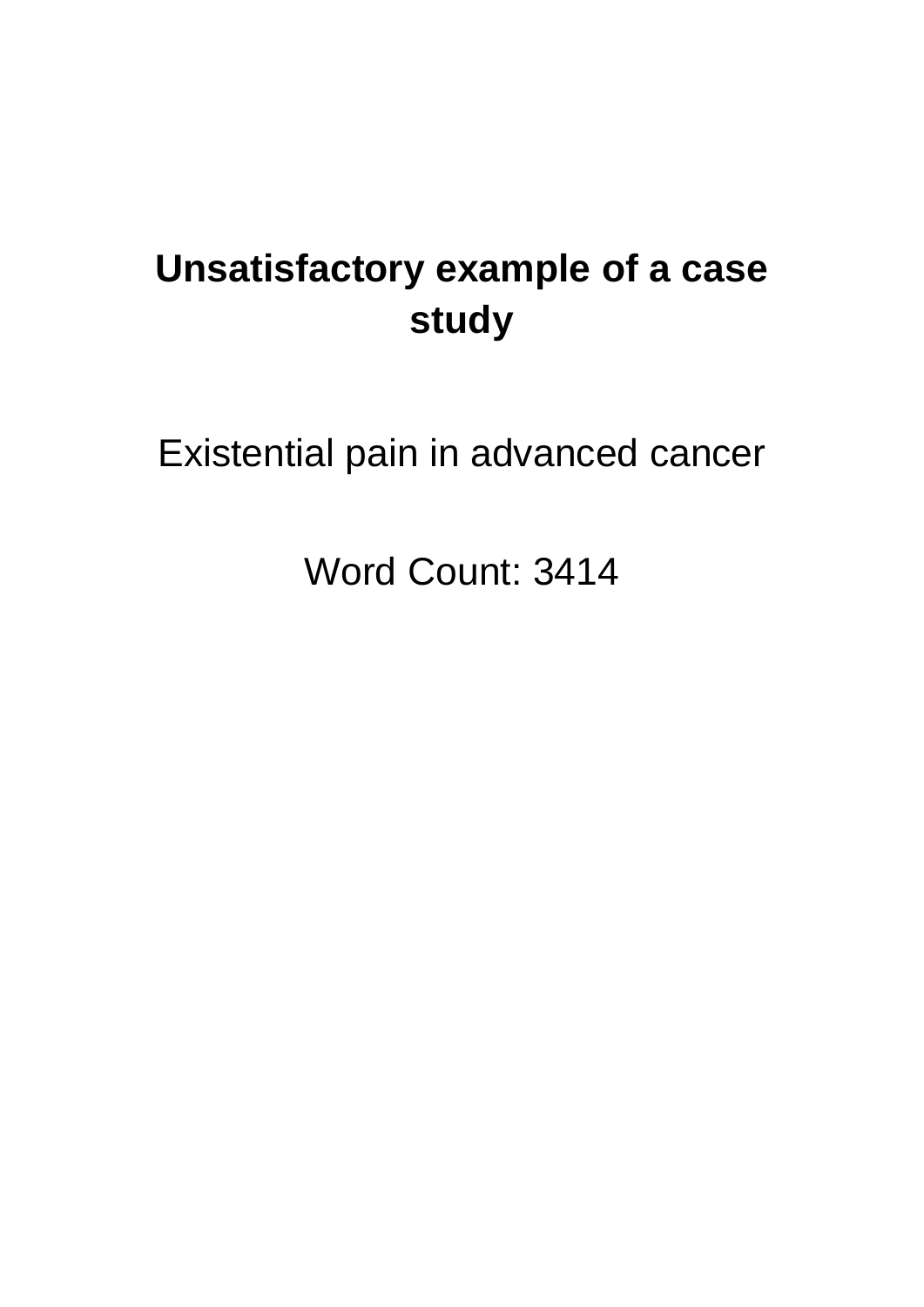### **Introduction**

Many patients with advanced cancer experience existential pain and suffering near the end of life. The concepts of "existential pain" and "suffering" are difficult to define and the terms are sometimes used interchangeably. They are subjective and difficult to understand, measure, research and treat. As palliative care aims to improve quality of life, we must attempt to alleviate existential pain and suffering. The following case demonstrates some of the challenges in recognising and managing existential pain in a patient with advanced cancer at the end of life. The discussion explores the definitions of existential pain and existential suffering and considers interventions to treat them.

### **Case report**

 was a fifty-seven year old mother of four, living in an outer metropolitan suburb with her husband. Was an ex-smoker who was diagnosed with lung cancer in 2007. She had no other medical history. She underwent left upper lobectomy in 2007, with no adjuvant treatment, following which she considered her cancer to be cured. She had regular follow-up imaging with her Oncologist. Subsequent to her cancer treatment, had returned to managing a business that she owned with her husband. They sold their business in late 2010, at a loss, and were living off savings. They lived in public housing and were planning to start a new business. mobilised in a wheelchair due bilateral above knee amputations, complications of diabetes, and was independent with personal care. , her husband and children identified themselves as not having any religion, while her mother had a strong Christian faith. **Fall and the strong Christian** favourite pastime was quilting and she was making an intricate design for her newest granddaughter, who was due in November 2011.

In January 2011 presented to her Oncologist with hip pain, leading to a diagnosis of widespread skeletal metastases. She commenced carboplatin and gemcitabine and received palliative radiotherapy to her pelvis, right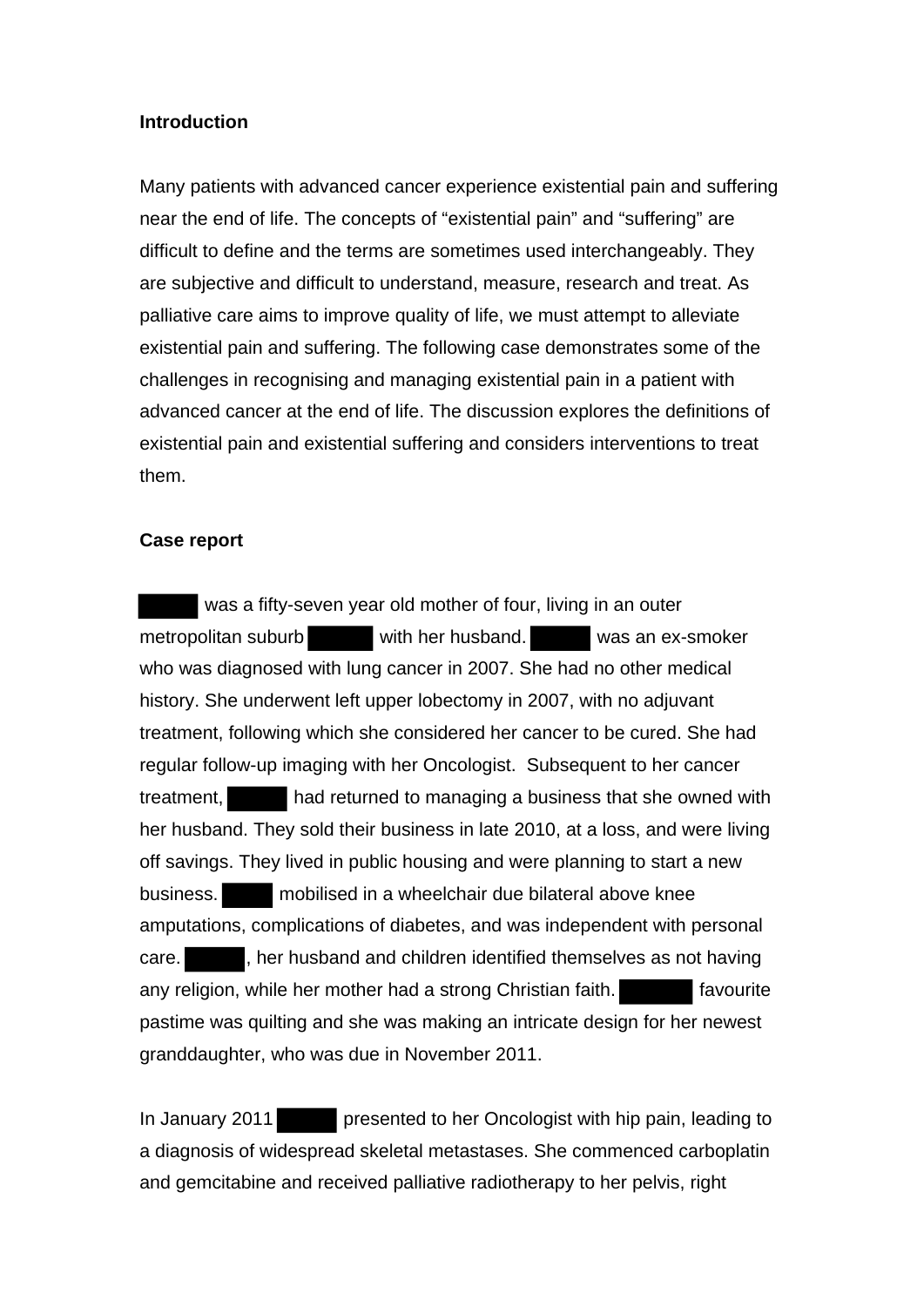shoulder and thoracic spine. She began seeing a Palliative Care Physician at her local general hospital.

On 13/4/2011, two weeks after completing her third cycle of chemotherapy, visited her Palliative Care Physician. She had frequent vomiting that had escalated over the previous two weeks, to the point where she was not tolerating any oral intake, including medications. A recent computed tomography (CT) scan of the brain with intravenous contrast was reportedly normal. She had tried numerous anti-emetics, including oral metoclopramide, domperidone, and ondansetron, without benefit. Her nausea subsided only with subcutaneous metoclopramide administered by domiciliary nurses. She also reported a number of other symptoms during that review, including constipation; severe pain in the groin, abdomen and left lower chest wall; myoclonus; confusion; hot flushes and distressing nightmares. Her daily analgesia included 4g paracetamol, 1g naproxen, 600mg pregabalin, and 100mcg/hr fentanyl patch. Her pain was now uncontrolled despite 60mg immediate release oxycodone every two hours. Due to the above symptoms,

 was admitted to an inpatient palliative care unit (hospice) that day. She was eager for her symptoms to resolve within eight days, in time for a family reunion that she had organised.

At the hospice, **Figure 1** fentanyl patch was rotated to a subcutaneous infusion of morphine and haloperidol, for pain, nausea and nightmares. Oral amitriptyline was commenced for neuropathic pain. Her nausea, pain and nightmares all resolved. Her bowels opened following methylnaltrexone. Her infusion was ceased on 16/4/11 and she recommenced fentanyl patches and daily oral haloperidol. Her nausea and pain remained controlled and she was discharged home on 18/4/2011.

 went on her holiday, three hours' drive from Perth, with her husband, mother **four adult children and nine grandchildren.** She felt that her symptoms were well controlled until 27/4/11 when she began vomiting. She was taken by ambulance to a district hospital where she received parenteral metoclopramide. She was noted to have a temperature of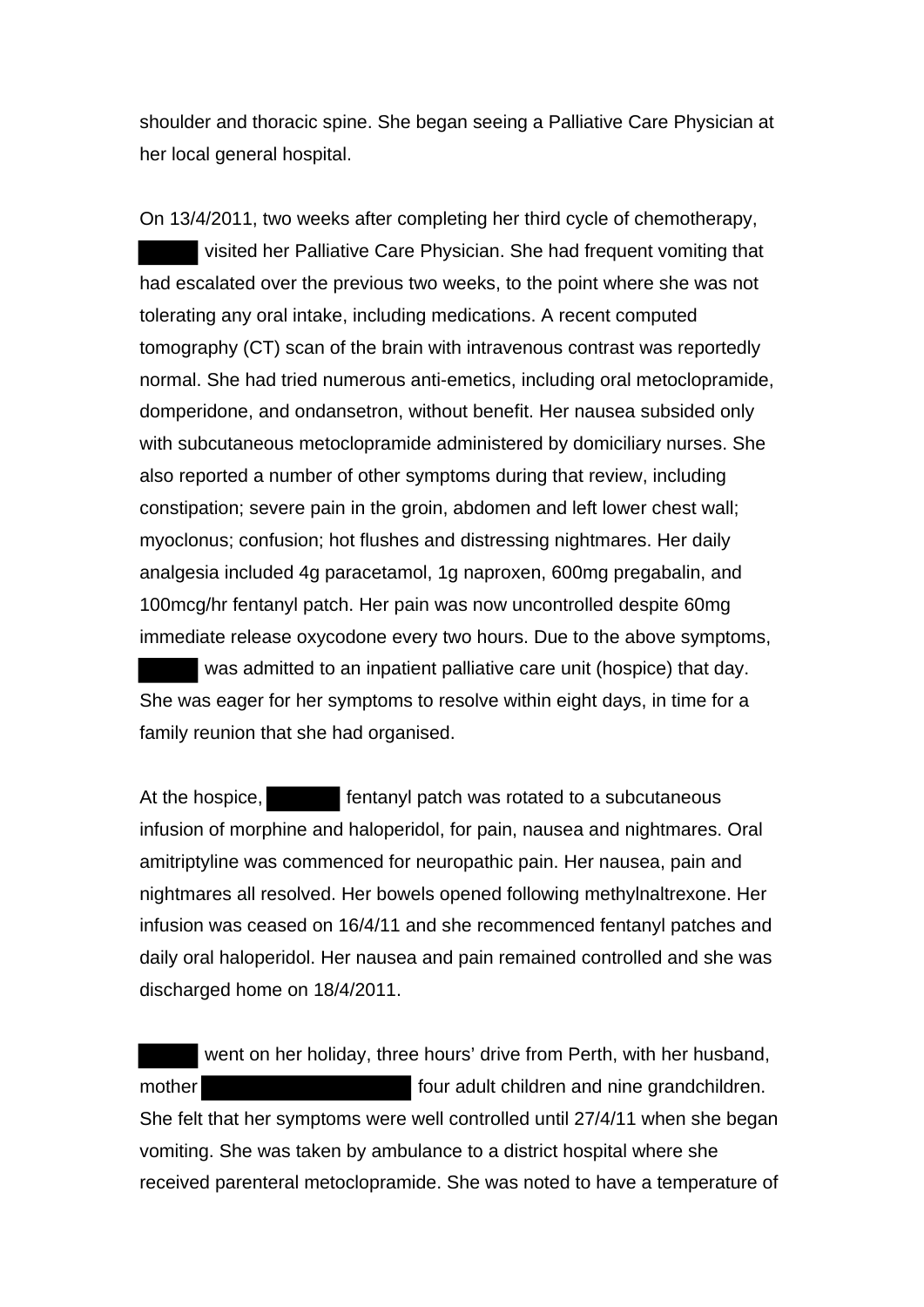39 degrees Celsius. Her husband drove her home in their car, stopping every thirty minutes for to vomit. Upon arriving home developed visual hallucinations and phoned an ambulance. The ambulance was delayed and she waited three hours before arriving at the general hospital emergency department in the early hours of the morning. She was diagnosed with pneumonia and commenced intravenous antibiotics and metoclopramide. She remained nauseated but stopped vomiting. Her Palliative Care Physician was contacted via telephone and he arranged transfer to the hospice that day. Prior to transfer, underwent a staging CT scan that had coincidentally been booked by her Oncologist for that day.

On arrival to the hospice, further symptoms were elicited including olfactory hallucinations, numbness in the left face in the distribution of the third branch of the trigeminal nerve, numbness in the right T9 dermatome, left thigh pain, fatigue and hot flushes. She commenced a subcutaneous infusion of metoclopramide and haloperidol, with resolution of her nausea and hallucinations. Dexamethasone was commenced for suspected cerebral metastases, following which the numbness and paraesthesia resolved.

Results of the staging CT scan became available, revealing consolidation in her left lung, multiple new metastases in the right lung, numerous small hepatic metastases, new skeletal metastases and pathological wedge fractures of multiple thoracic vertebrae. A CT scan of the brain, with contrast, was normal. was disappointed but not surprised by the result. She cancelled follow-up appointments with her Medical Oncologist as she did not wish to travel to the appointment or to have further chemotherapy.

Magnetic resonance imaging (MRI) of the brain and spinal cord was planned to investigate for central nervous system metastases or spinal cord compression.

 underwent MRI of the spine on 1/5/2011 and experienced claustrophobia and panic. Due to this, she did not wish to progress to MRI of the brain even under sedation, nor would she wish to undergo whole brain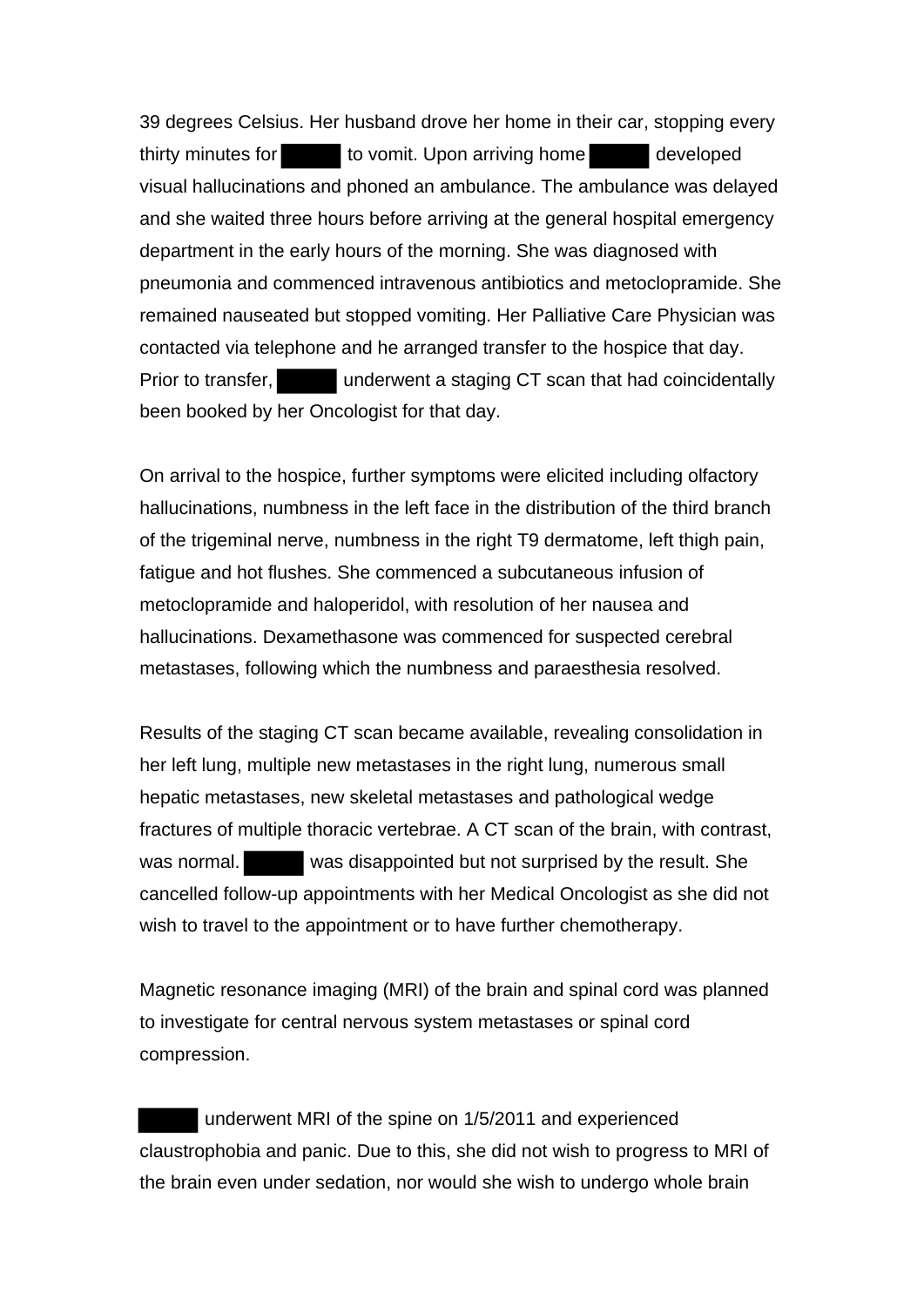radiotherapy if found to have cerebral metastases. The MRI scan of the spine was normal other than the presence of vertebral metastases.

At this stage, was seen by the hospice Counsellor and Pastoral Carer, who saw her and her family regularly for the remainder of the admission. The Counsellor employed humanistic and mindfulness strategies, acceptance and commitment therapy, and guided imagery techniques. also commenced sublingual lorazepam, as required, for anxiety. expressed repeatedly to staff that she was anxious and scared of being in pain; however, she felt secure being an inpatient at the hospice. She said that she wished to shield her family from her pain and suffering.

 fentanyl and amitriptyline doses were increased as her back pain worsened. She received radiotherapy to her thoracic spine. She developed new, non-specific visual symptoms, and her left facial neurological symptoms worsened. The subcutaneous infusion was converted to oral medications at request, as she felt it was making her drowsy.

On 5/5/2011 developed visual hallucinations and disorientation. She was mildly hypercalcaemic, having been normocalcaemic one week previously. This was treated with zoledronic acid and intravenous fluids. Other laboratory investigations revealed no cause of delirium. Her amitriptyline was ceased and haloperidol dose increased.

 hallucinations resolved but in the following days she was emotionally labile, at times tearful, irritated, or inappropriately familiar with staff. Her pain worsened and migrated to different sites. Her fentanyl patch was rotated to oral methadone, to try to improve neuropathic analgesia. She made frequent requests for breakthrough analgesia, even when she reported being free of pain. She also made requests for radiotherapy at various sites of her body. Her family visited from early morning until night. She began to phone them late at night after they returned home, distressed and agitated. Poor concentration stopped her from quilting.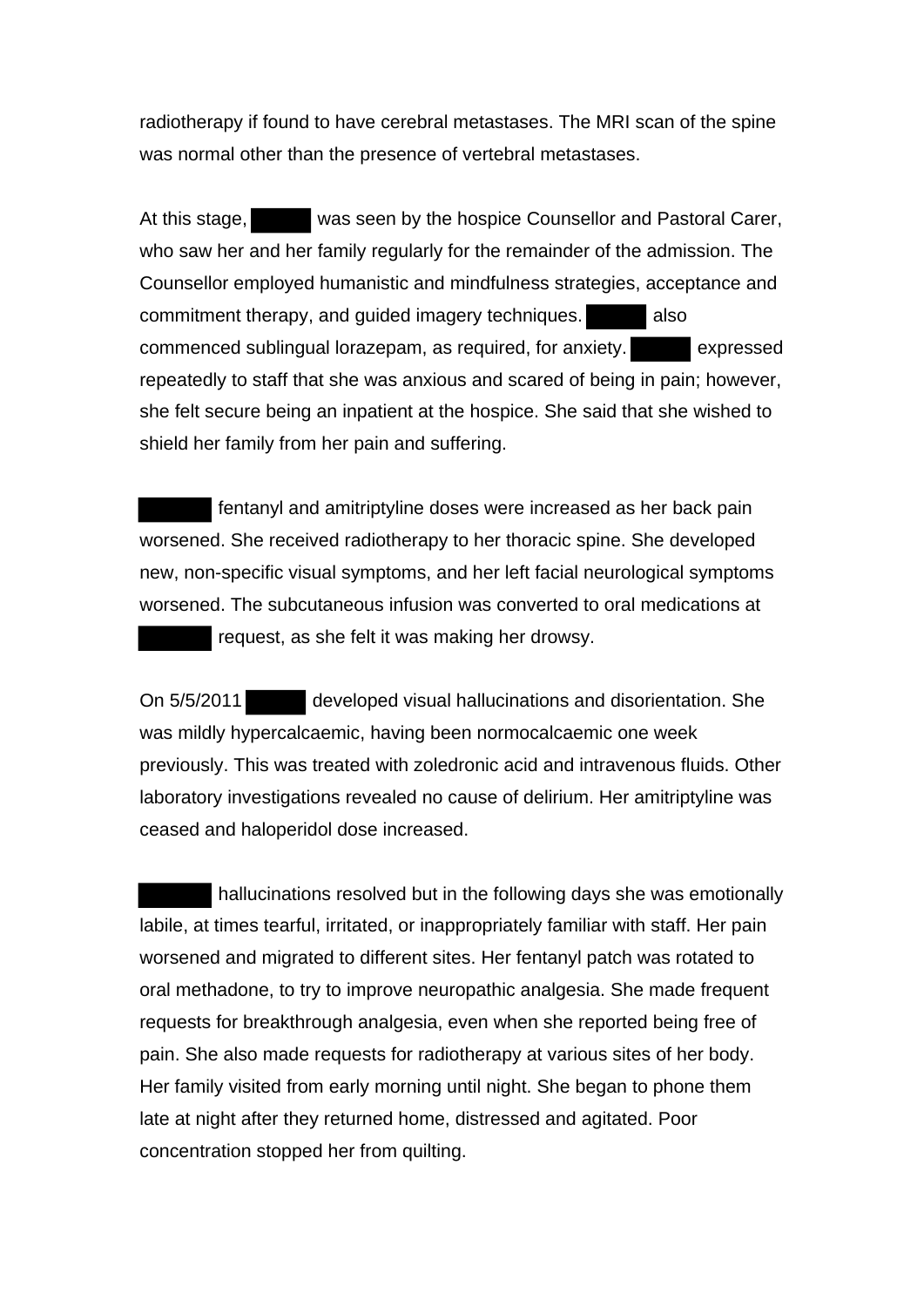On 11/5/2011 the dexamethasone dose was weaned, methadone was increased and venlafaxine commenced to assist with anxiety, pain and worsening hot flushes. had been using lorazepam approximately once a day but this was thought to be causing drowsiness and she made the decision to stop it.

 neurological symptoms worsened, with the development of left-sided facial droop and dysphagia. began expressing guilt about many things. She experienced cyclical anger and guilt – anger that her family could not be at her bedside twenty-four hours a day, and guilt that she was being a burden on her family. She reported feeling scared, not of dying but of the uncertainty surrounding death.

On 18/5/2011, developed further neurological symptoms, including urinary retention and right foot drop. She developed dysphagia and could not swallow oral medications or fluid. A subcutaneous infusion of methadone and haloperidol was recommenced and oral medications ceased. Following a family meeting, commenced an end-of-life pathway. Due to ongoing nausea, agitation and anxiety, she commenced subcutaneous levomepromazine and sublingual clonazepam. Her agitation settled and drowsiness increased. She died five days later.

# **Discussion**

The International Association for the Study of Pain defines pain as "an unpleasant sensory and emotional experience associated with actual or potential tissue damage, or described in terms of such damage."<sup>1</sup> Although not perfectly understood, physical pain is well studied and there are plausible anatomical and physiological explanations for many of the pain syndromes encountered in advanced cancer, such as nociceptive, neuropathic and osseous pain. In addition, there are evidence-based guidelines or expert recommendations for treating these types of pain. $2-4$  A great challenge arises when, despite following these guidelines and treating pain aggressively with pharmacological, interventional and psychological measures, a patient's pain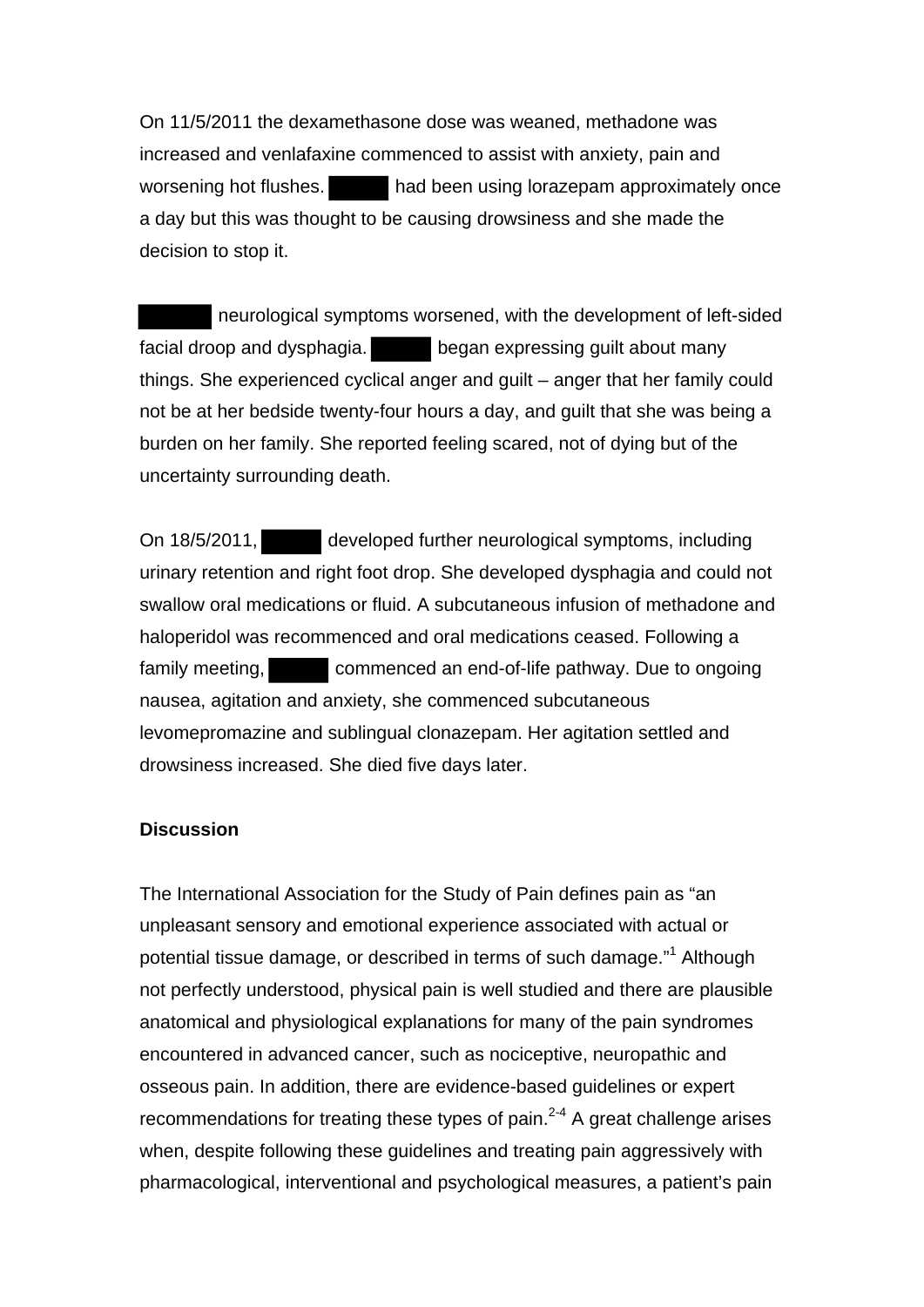remains severe and distressing. In such cases, existential pain must be considered.

"Existential pain", "existential distress" and "existential suffering" are all concepts that have been discussed in the palliative care literature. These terms are poorly defined and sometimes used interchangeably. There are literature reviews and quantitative studies that attempt to define these concepts.<sup>5-7</sup> That they are relevant to the practice of palliative care is unquestionable. Strang et al<sup>8</sup> interviewed 111 palliative physicians, of whom ninety-nine percent had managed patients with existential pain and most (85 of 111) felt existential pain to be "clearly relevant" to their practice.

Boston et al<sup>5</sup> performed a systematic review of 156 articles referencing the above three terms. Only 32% of these were empirical research, 28% were peer-reviewed theoretical articles and the remainder case reports or opinion pieces. They found 64 articles to be relevant, after excluding those primarily related to spirituality, hope, transcendence, meaning, physical pain and depression. They identified fifty-six definitions of existential suffering, which tended to follow common themes such as "finding meaning", "the loss of meaning or purpose in life", and "What will happen to me after I die?" They found much overlap in the literature of the definitions of "existential", "suffering" and "spiritual" and a large overlap of these with psychological diagnoses such as depression. They concluded that "existential suffering remains poorly understood and neglected in palliative care" and therefore difficult to treat.

A non-systematic review by Krikorian et al<sup>6</sup> attempted to define "suffering" at the end of life. They found it to be a "unique, comprehensive holistic experience with physical, psychological, social and spiritual components…a complex negative affective and cognitive state with threat to self." This reflects Cassell's original work on suffering, where he defines suffering as "experienced by persons, not merely by bodies, [with] its source in challenges that threaten the intactness of the person as a complex social and psychological entity."<sup>9</sup> Krikorian et al<sup>6</sup> also conclude that suffering is difficult to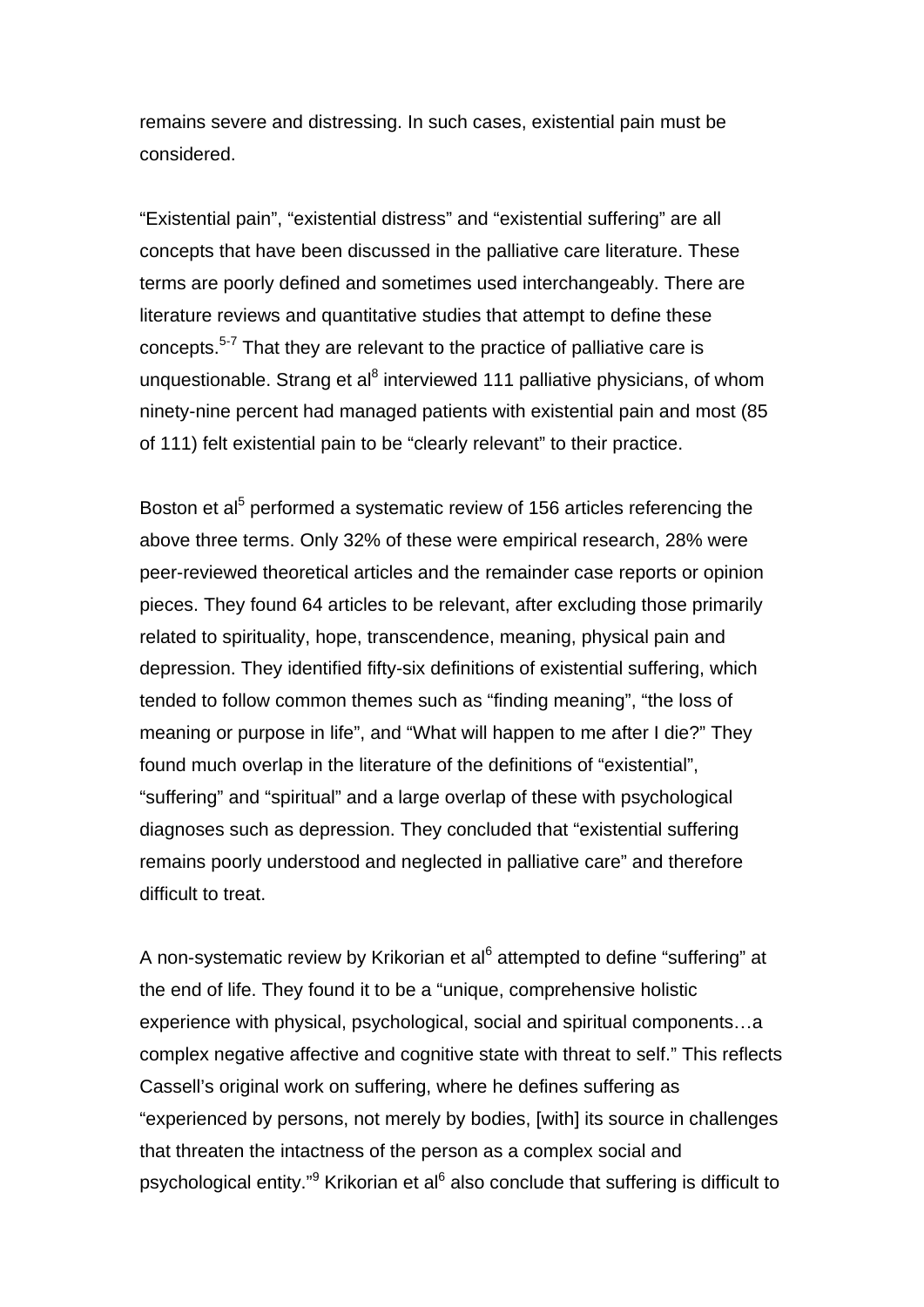assess and measure, due to its subjective nature. Another review found that "existential suffering" encompassed the concepts of "loss of personal meaning, loss of purpose of life, fear of death, despair, anguish, hopelessness, fear of being a burden to others, loss of dignity, helplessness and betrayal". They concluded that existential pain is a metaphor for overall suffering.<sup>7</sup>

Strang et al<sup>8</sup> also concluded that existential pain is a metaphor for suffering. They asked 150 hospital chaplains, 111 palliative care physicians and 90 pain physicians in Sweden, "How would you define the concept of existential pain?" They categorised the responses into four basic domains: "freedom", "meaning and meaninglessness", "existential isolation" and "death". Using keyword frequency analysis, they found that palliative care physicians focused significantly more on "annihilation" and "impending separation" rather than physical pain, whereas pain physicians focused on the fact that "living is painful" and chaplains emphasised guilt issues and religious concerns. This further emphasises the inconsistencies in defining existential pain.

In a phenomenological study by Mount et al, $10$  21 interviewees with lifethreatening illness were questioned regarding the influence of spirituality and existential well-being upon their experience of illness. They found suffering to be associated with an "experience of isolation and meaninglessness." Williams<sup>11</sup> explored the concept of existential suffering in a qualitative study of 33 low socioeconomic status interviewees with advanced cancer, primarily female, black, middle-aged and unemployed. Subjects expressed guilt regarding dying young and therefore being unable to fulfill life's responsibilities, such as raising children, and "persistent inability to control their destiny".

Existential pain and distress often coincide with physical pain.<sup>12</sup> This raises questions such as: can unrelieved physical pain cause existential pain? Can existential pain result in the subjective sensation of physical pain? Is existential pain expressed as physical pain in patients who cannot articulate their suffering? In a case series by Strasser et al,  $13$  the severe physical pain of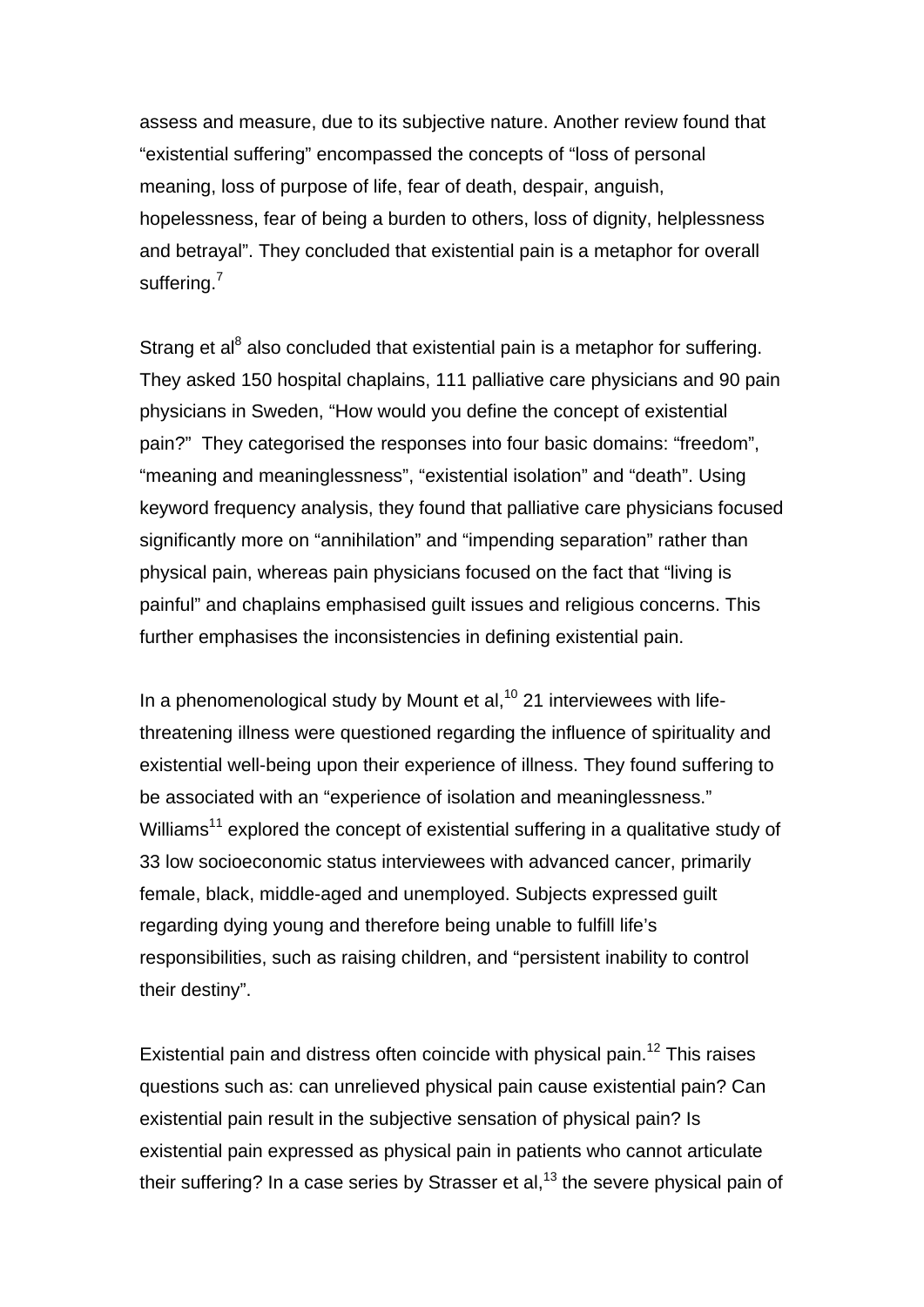three patients with advanced cancer was alleviated by addressing their existential issues. Wilson et al<sup>12</sup> interviewed 381 patients with advanced cancer, of whom half felt that they were suffering, and one quarter that they were suffering at a moderate-to-extreme level. In a qualitative review, almost half of these attributed their suffering to physical complaints, 19% to social concerns, 18% to existential concerns and 14% to psychological. Pain was the most common physical complaint. However, on quantitative review, suffering was most strongly correlated with malaise, followed by weakness, pain and depression. In contrast, a prospective cohort study of hospice patients found there to be little association between physical symptoms and suffering. Rather, suffering was associated with worse psychological wellbeing and worse quality-of-life.<sup>14</sup> In addition to physical symptoms, there is also a large overlap of existential pain or suffering with psychological disease, including depression and anxiety.<sup>12</sup> However, treating depression and anxiety does not necessarily alleviate existential pain. $<sup>7</sup>$ </sup>

Cohen et al<sup>15</sup> found terminally ill patients' quality of life to improve following admission to palliative care units, in those well enough to participate in the study. This included a significant improvement in their existential well-being, as measured on the McGill Quality of Life questionnaire. The possible interventions that led to improvement in existential wellbeing were not investigated. Finding a definition for existential pain may assist in identifying such interventions.

Several interventions have been offered for the management of existential pain. Strasser et al<sup>13</sup> suggest addressing emotional distress, alexithymia (being unable to verbalise emotions) and delirium as a starting point to the treatment of existential pain.

LeMay and Wilson<sup>16</sup> performed a review of of eight group and individual interventions addressing existential issues in cancer patients. These employed psychological, spiritual, meaning-making dignity-improving measures. Only one of the interventions reviewed, long-term Supportive-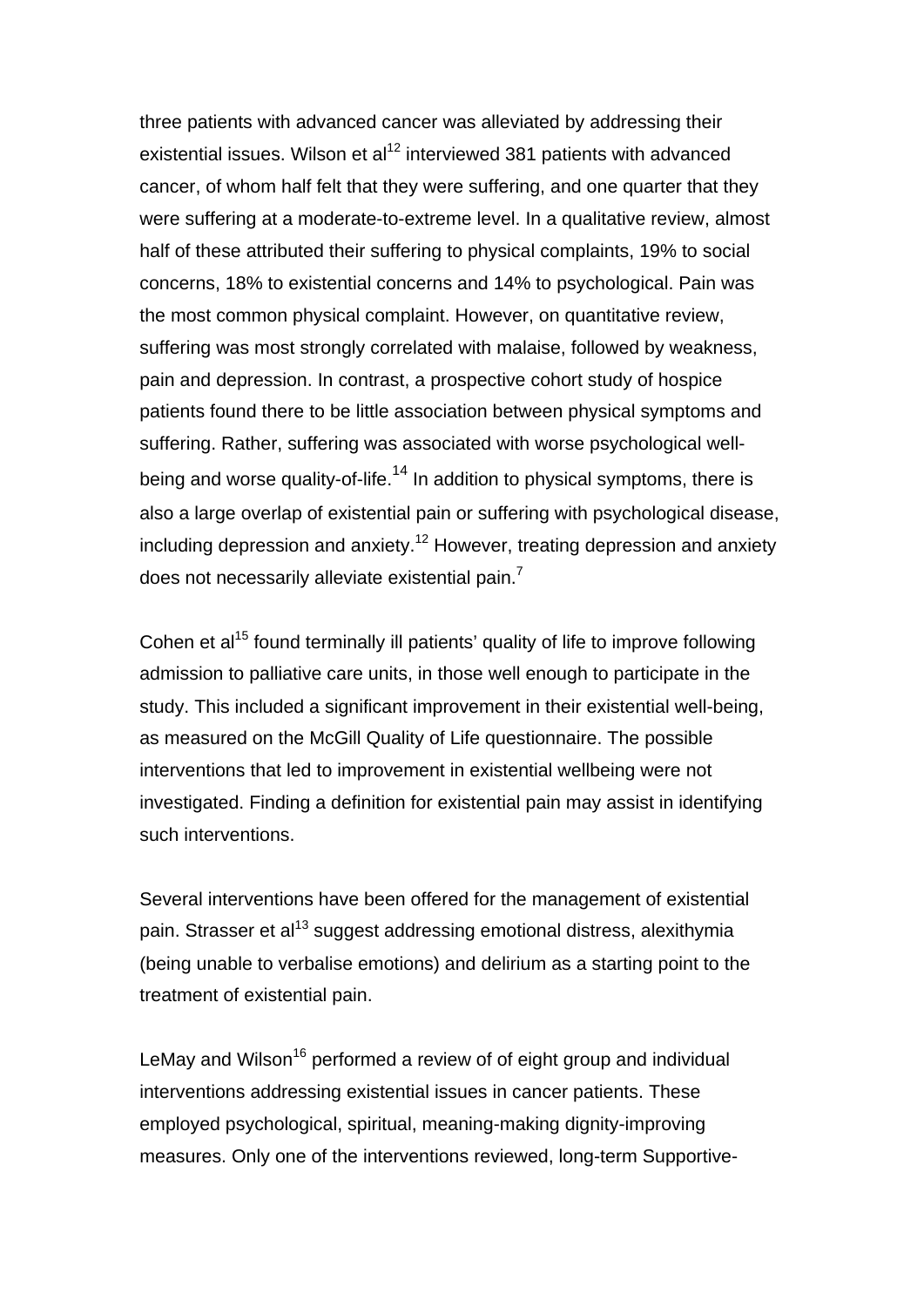Expressive Group Therapy (SEGT), was "probably efficacious" using the American Psychological Association criteria for empirically-validated treatments, based on three randomised control trials. SEGT is an unstructured weekly group intervention for patients with advanced disease, with the aim of "improving self-worth, decreasing isolation and developing sources of support." Participants are encouraged to interact outside sessions, and family meetings are held regularly.<sup>16</sup>

If existential pain is the result of a loss of meaning and a perceived threat to one's person, then it is intuitive to treat it by attempting to reintroduce meaning to life and thereby minimise those threats. Psychotherapeutic meaning making,<sup>17</sup> Meaning of Life Intervention,<sup>18</sup> Temporal Existential Awareness and Meaning Making model<sup>19</sup> and the Meaning-Making intervention<sup>20</sup> are some of the novel treatments hoping to address this. Some authors focus on hopefulness as a therapeutic intervention for existential pain and suffering. $21-23$  Chochinov's dignity therapy may also be useful for alleviating suffering at the end of life. $24$ 

For more than a decade there has been much debate in the palliative care literature regarding the use of palliative sedation, also known as sedation to unconsciousness, as a treatment for unrelieved existential pain.<sup>25-32</sup> The unclear definition of existential pain may further confuse this debate. Blondeau et al<sup>26</sup> interviewed 100 doctors and 24 pharmacists working in palliative care and found that though most were favourable towards sedation as a treatment for physical pain, many felt sedation was not adequate treatment for existential suffering. A 2010 survey of 1880 physicians in the United States found that two in three opposed terminal sedation for the treatment of existential suffering. $31$  Rousseau $32$  recommends guidelines for the use of palliative sedation for existential suffering, including a trial of "respite sedation" to break the cycle of sleep deprivation and existential distress.<sup>33</sup>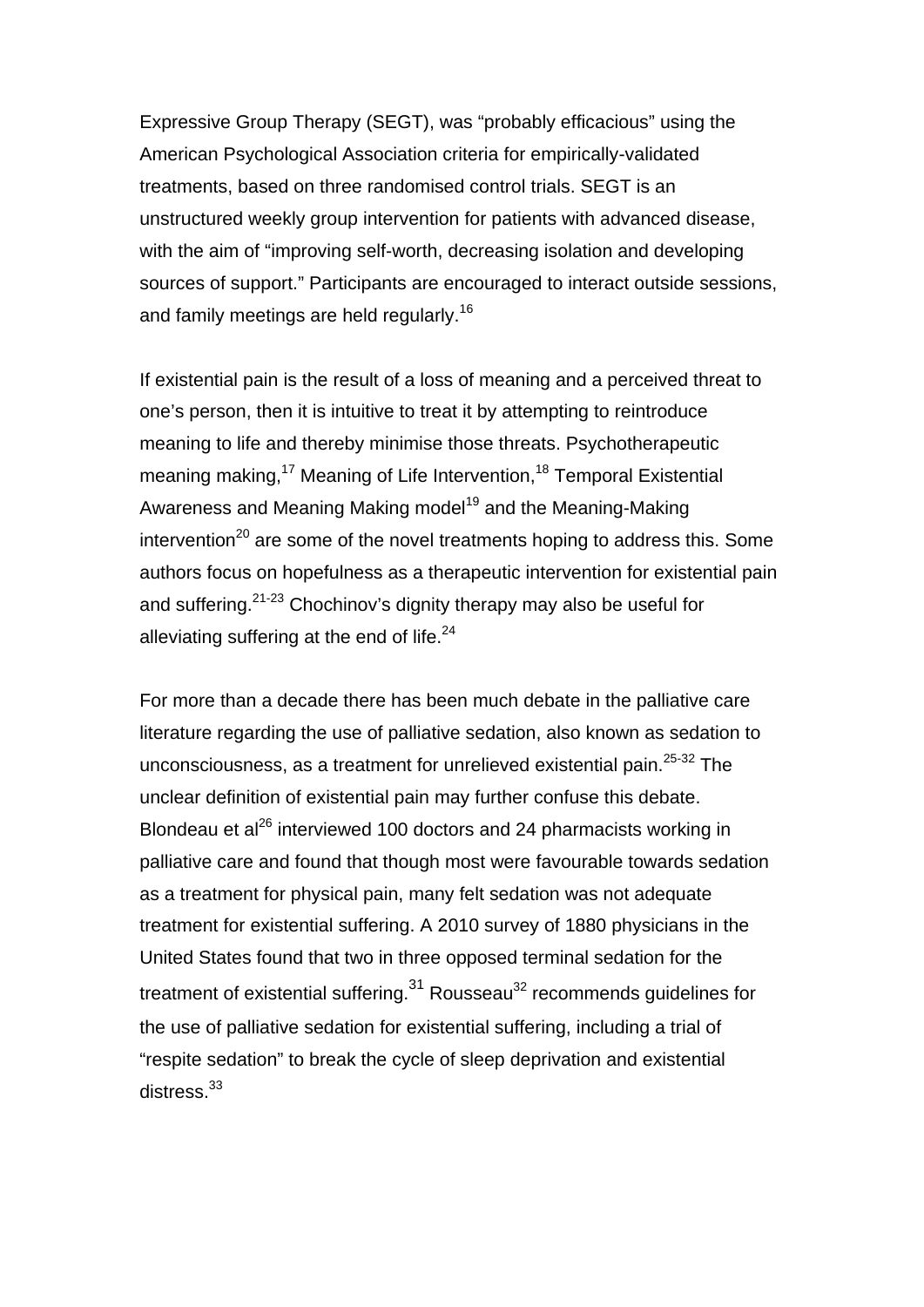# **Conclusion**

Existential pain and existential suffering at the end of life are concepts that overlap and are difficult to define. Existential pain may be thought of as a loss of sense of self, whereas existential suffering may be considered a loss of sense of meaning. Existential pain and suffering often coexist with physical symptoms like pain and malaise, although a causative relationship is uncertain. Despite difficulties in treatment, it is imperative that palliative care addresses existential pain and suffering in order to provide holistic care. Novel therapies such as meaning making and dignity therapy may assist but further studies are required. Consistent definitions of existential pain and suffering would assist with this. Terminal sedation remains a controversial treatment for existential pain and suffering.

### **Personal Reflection**

I met during the first months of my palliative care training and her case raised a number of concerns for me, both at the time I was caring for her and retrospectively when reviewing her case. Had I a better understanding of existential pain, would I have cared for her better? distress and feelings of guilt were apparent. She felt that her cancer was a direct result of her former smoking. She felt guilty for dying young and therefore abandoning four generations of her family, including her elderly mother, disabled husband, children and grandchildren. She felt guilty that she was leaving her husband in a difficult financial position. Her quilting, which was very meaningful to her, was cut short by the physical side effects of her disease. Interlaced with her psychological and existential distress were significant physical symptoms, including neuropathic and osseous pain, nausea, hot flushes and neurological deficits.

I experienced a sense of helplessness that I could not alleviate her suffering, as well as frustration at the diagnostic uncertainty of the cause of her neurological symptoms. On discussion at our daily multidisciplinary team meetings, other staff members clearly felt the same. We faced this in different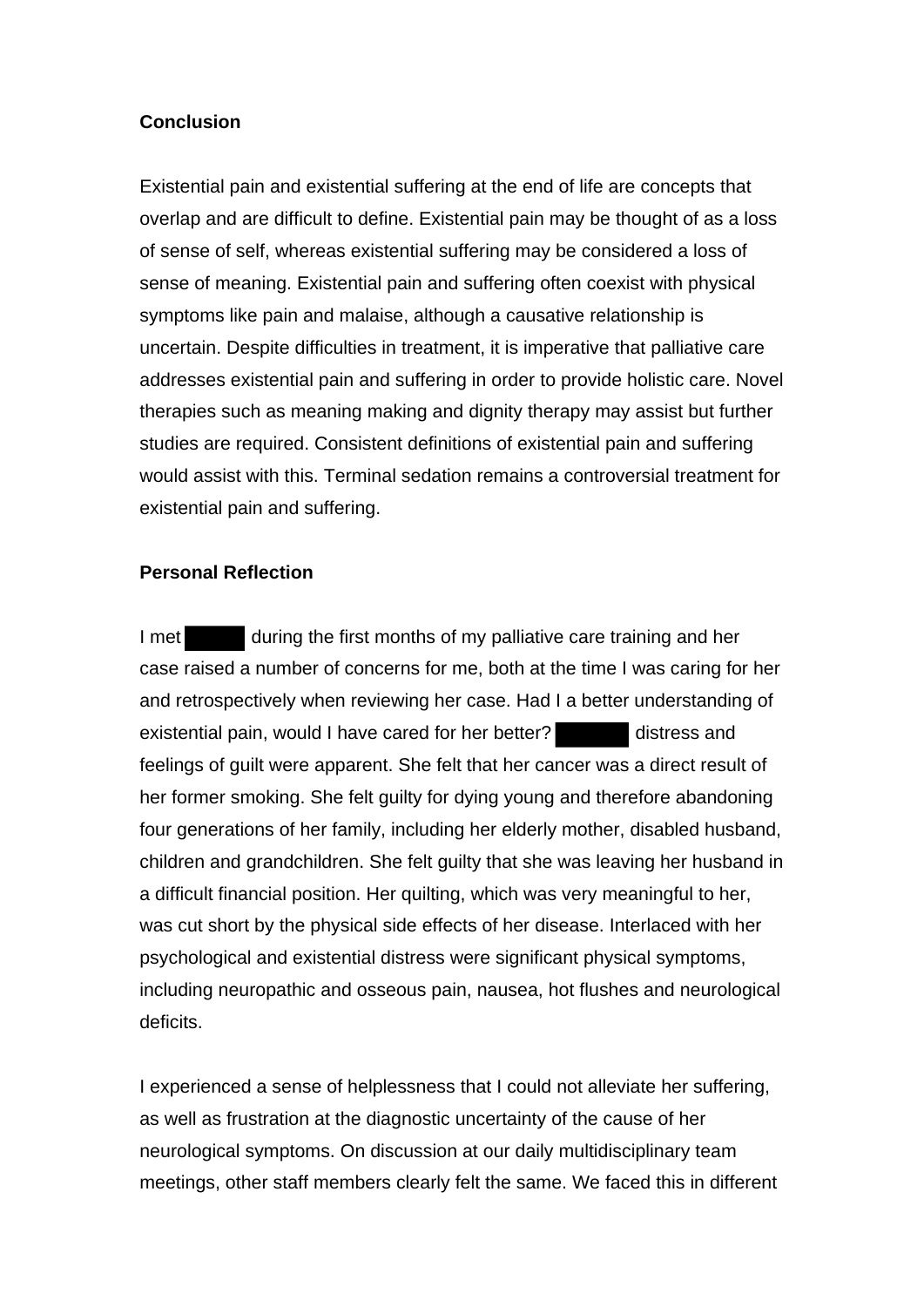ways – some sat silently with  $\blacksquare$ , others avoided her, while many of us tried to treat her suffering with medications. We bombarded her with analgesics, sedatives and antidepressants. Physical symptoms are much easier to understand, measure and treat than existential symptoms and there is less personal and emotional involvement required.

In retrospect, it is obvious to me that we made frequent changes to medications. At the time, it felt as though our medication prescribing was slow and measured. Decisions were always made in consultation with other members of the multidisciplinary team. On reflection, I was surprised to realise how rapidly we changed her medications. I can rationalise all the prescribing decisions we made, all of which were with good intention, but upon reflection I wonder how much iatrogenic harm may have been caused. Whether through unpleasant side effects, by impairing her participation in psychological interventions or by contributing to delirium, the above may have exacerbated her existential pain. Published case studies of palliative care patients with existential pain show similar patterns of prescribing.<sup>13,34,35</sup> I now wonder to what degree my prescribing was treating the patient, and how much it was treating my own helplessness and distress.

The inpatient setting impacted upon our decision-making. Had been treated in the community setting, the frequent medication changes would have been impractical and uneconomical. In addition, staff members would not have been visiting  $\Box$ , and observing her distress, many times throughout the day.

Reflecting on **case made me a more careful prescriber.** It is very easy to prescribe a medication in order to treat difficult physical and psychological symptoms. It is gratifying and makes me feel useful as a doctor. However, it is often not the correct treatment decision to make, especially in cases of existential pain and suffering.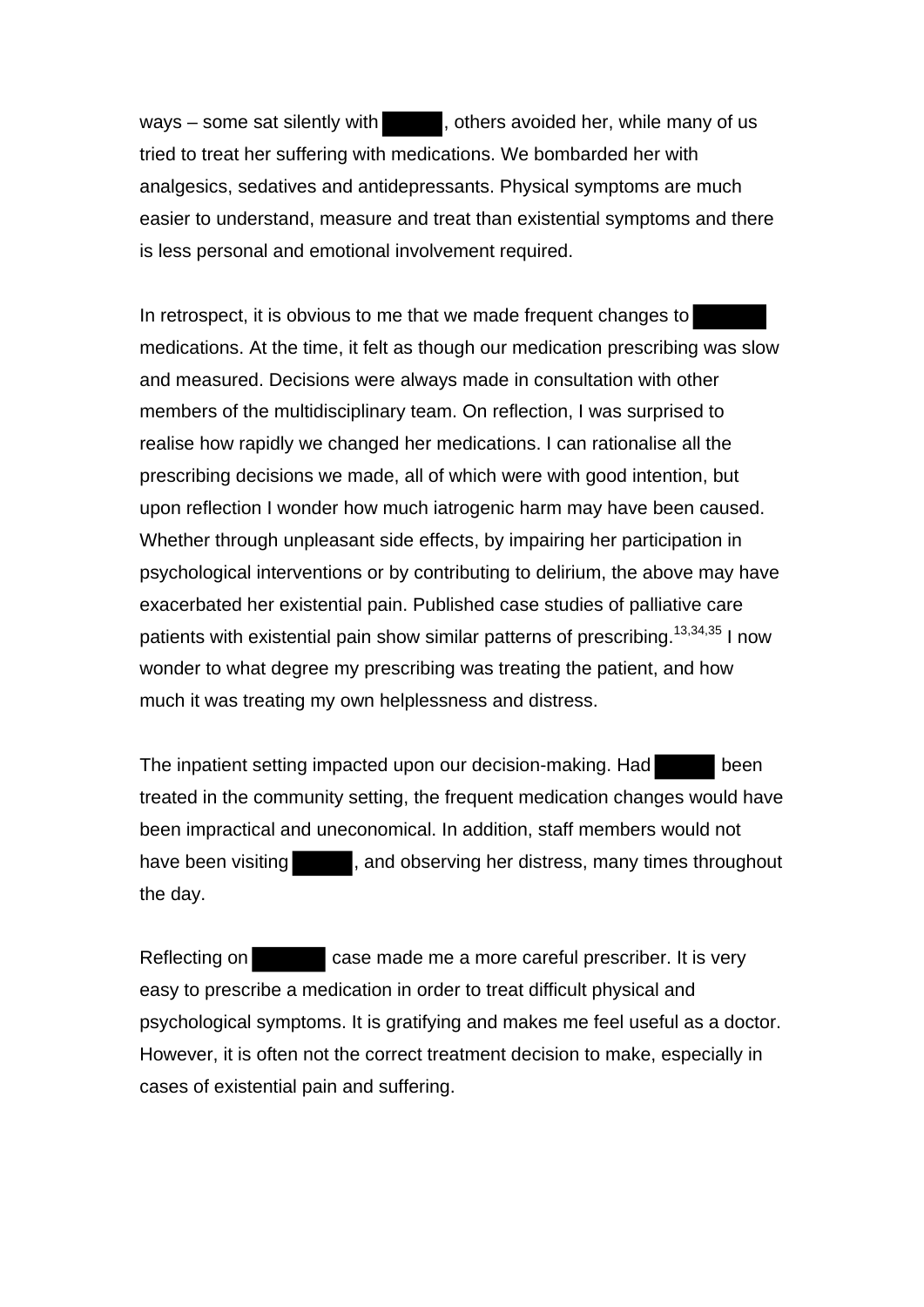# **References**

- 1. IASP Task Force on Autonomy. Part III: Pain terms, a current list with definitions and notes on usage. In: Merskey H, Bogduk N, editors. Classification of Pain, 2nd ed. Seattle: IASP Press; 1994. p. 209-14.
- 2. Moryl N, Coyle N, Foley K. Managing an acute pain crisis in a patient with advanced cancer: "This is as much of a crisis as a code". JAMA 2008; 229(12): 1457-67.
- 3. Dy SM. Evidence-based approaches to pain in advanced cancer. Cancer Journal 2010;16(5):500-6.
- 4. Smith HS. Painful osseous metastases. Pain Physician 2011; 14: E373- E405.
- 5. Boston P, Bruce A, Schreiber R. Existential suffering in the palliative care setting: an integrated literature review. J Pain Symptom Manage 2011; 41(3): 604-18.
- 6. Krikorian A, Limonero JT, Mate J. Suffering and distress at the end-of-life. Psycho-Oncology 2011:10 pages. Epub Oct 2011.
- 7. Bruce A, Boston P. Relieving existential suffering through palliative sedation: discussion of an uneasy practice. J Advanced Nurs 2011; 67(12): 2732-40.
- 8. Strang P, Strang S, Hultborn R, Arner S. Existential pain an entity, a provocation, or a challenge? J Pain Symptom Manage 2004; 27(3): 241- 50.
- 9. Cassel EJ. The nature of suffering and the goals of medicine. New Engl J Med 1982; 306(11): 639-45.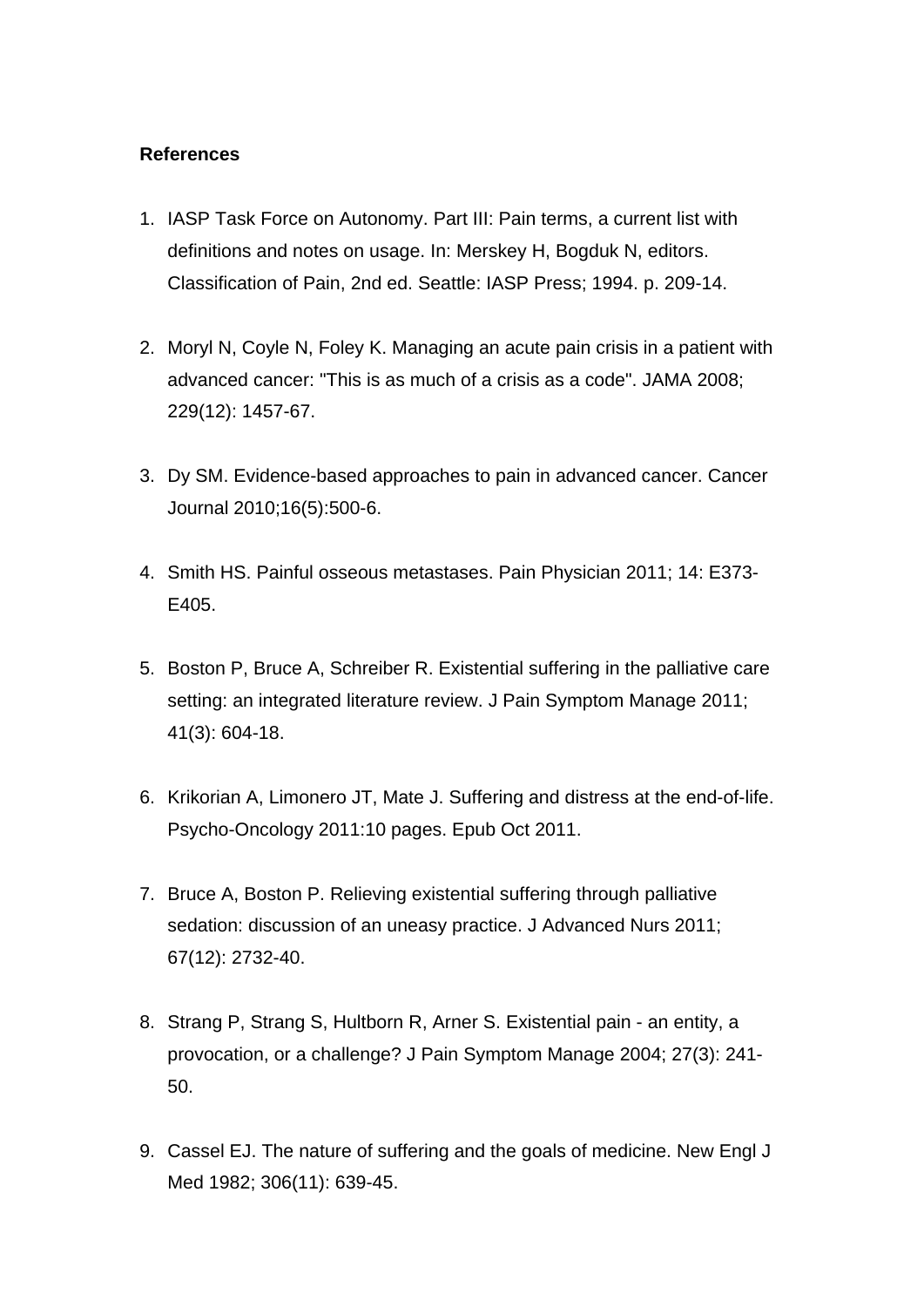- 10.Mount BM, Boston PH, Cohen SR. Healing connections: on moving from suffering to a sense of well-being. J Pain Symptom Manage 2007; 33(4): 372-88.
- 11.Williams BR. Dying young, dying poor: a sociological examination of existential suffering among low-socioeconomic status patients. J Palliat Med 2004; 7(1): 27-37.
- 12.Wilson KG, Chochinov H, McPherson CJ, LeMay K, Allard P, Chary S, et al. Suffering with advanced cancer. J Clin Onc 2007; 25(13): 1691-7.
- 13.Strasser F, Walker P, Bruera E. Palliative pain management: when both pain and suffering hurt. J Palliat Care 2005; 21(2): 69-79.
- 14.Abraham A, Kutner J, Beaty B. Suffering at the end of life in the setting of low physical symptom distress. J Palliat Med 2006; 9(3): 658-65.
- 15.Cohen SR, Boston P, Mount BM, Porterfield P. Changes in quality of life following admission to palliative care units. Palliat Med 2001; 15: 363-71.
- 16.LeMay K, Wilson G. Treatment of existential distress in life threatening illness: a review of manualized interventions. Clin Psychol Rev 2008;28:472-93.
- 17.Breitbart W, Gibson C, Poppito SR, Berg A. Psychotherapeutic intervention at the end of life: a focus on meaning and spirituality. Can J Psychiatry 2004; 49(6): 366-72.
- 18.Mok E, Lau K, Lai T, Ching S. The Meaning of Life Intervention for patients with advanced-stage cancer: development and pilot study. Oncol Nurs Forum 2012;39:E480-8.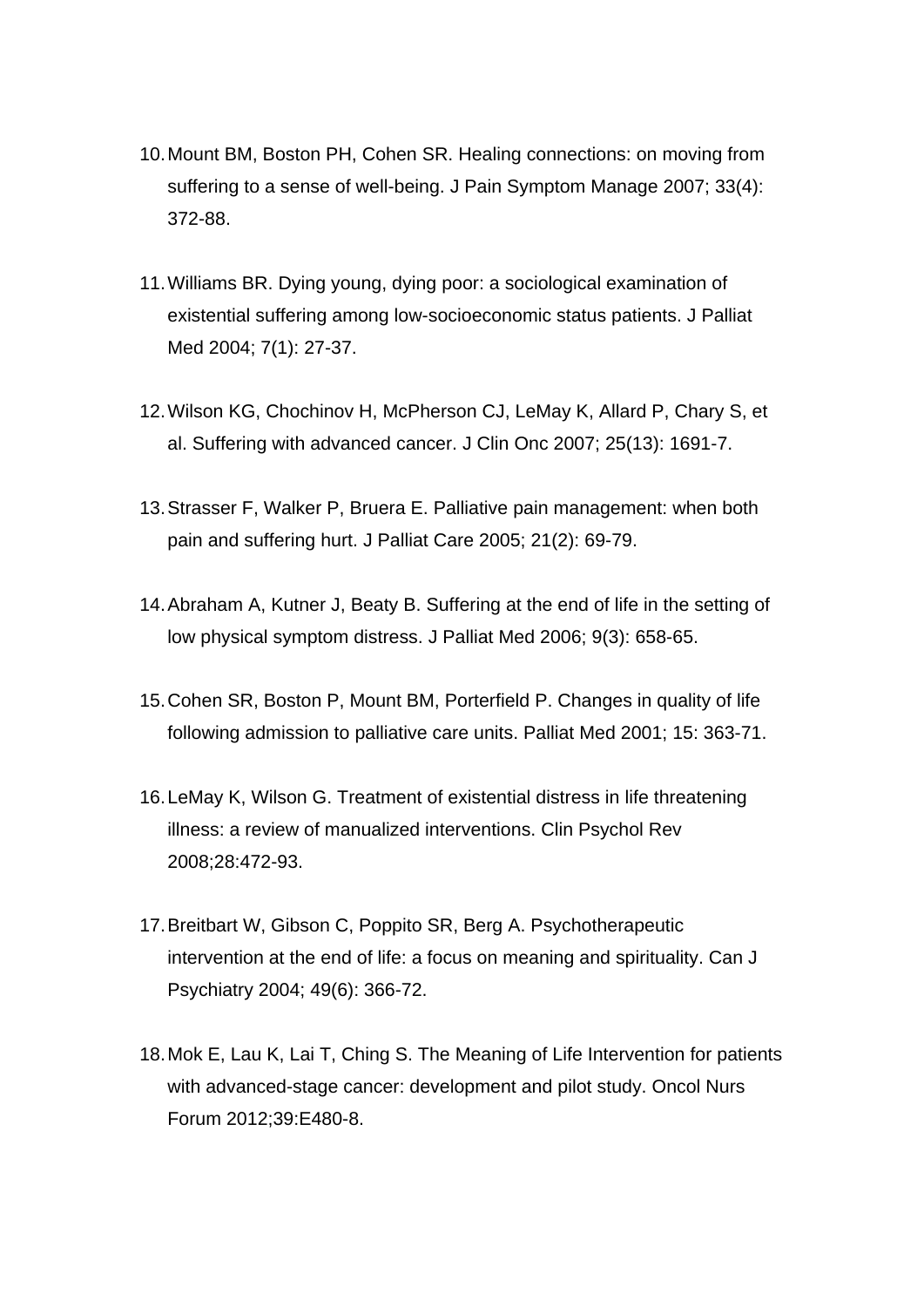- 19.Lee V, Loiselle CG. The salience of existential concerns across the cancer control continuum. Palliat Support Care 2012:10;123-33.
- 20.Lee V. The existential plight of cancer: meaning making as a concrete approach to the intangible search for meaning. Support Care Cancer 2008; 16: 779-85.
- 21.McCullough E. Is there hope for a peaceful death? J Palliat Med 2011; 14(3): 380.
- 22.Alidina K, Tettero I. Exploring the therapeutic value of hope in palliative nursing. Palliat Support Care 2010; 8(3): 353-8.
- 23.Mok E, Lau KP, Lam WM, Chan LN, Ng J, Chan KS. Health-care professionals' perspective on hope in the palliative care setting. J Palliat Med 2010; 13(7): 877-83.
- 24.Chochinov HM, Hack T, Hassard T, Kristjanson LJ, McClement S, Harlos M. Dignity therapy: a novel psychotherapeutic intervention for patients near the end of life. J Clin Oncol 2005; 23(24): 5520-5.
- 25.Morita T, Tsunoda J, Inoue S, Chihara S. Terminal sedation for existential distress. Am J Hosp Palliat Care 2000; 17(3): 189-95.
- 26.Blondeau D, Roy L, Dumont S, Godin G, Martineau I. Physicians' and pharmacists' attitudes toward the use of sedation at the end of life: influence of prognosis and type of suffering. J Palliat Care 2005; 21(4): 238-45.
- 27.Taylor BR, McCann RM. Controlled sedation for physical and existential suffering? J Palliat Med 2005; 8(1): 144-7.
- 28.Berlinger N. Taking existential suffering seriously. J Pain Symptom Manage 2007; 34(1): 108-10.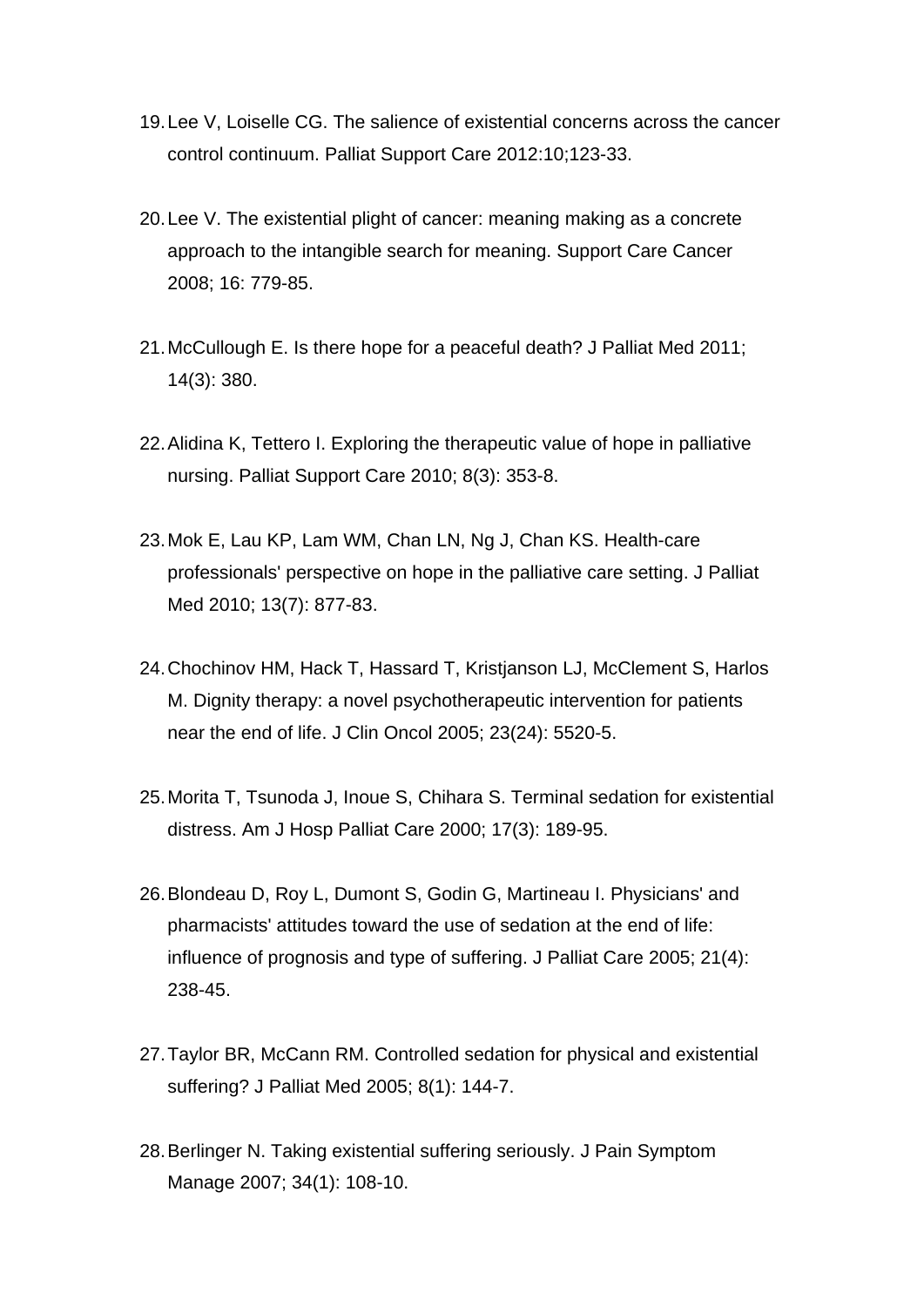- 29.Cassell EJ, Rich JD. Intractable end-of-life suffering and the ethics of palliative sedation. Pain Med. 2010; 11(3): 435-8.
- 30.Juth N, Lindblad A, Lynoe N, Sjostrand M, Helgesson G. European Association for Palliative Care (EAPC) framework for palliative sedation: an ethical discussion. BMC Palliat Care 2010; 9: 20.
- 31.Putman MS, Yoon JD, Rasinski KA, Curlin FA. Intentional sedation to unconsciousness at the end of life: findings from a national physician survey. J Pain Symptom Manage 2012; Epub 2012/12/06.
- 32.Rousseau P. Existential suffering and palliative sedation: a brief commentary with a proposal for clinical guidelines. Am J Hosp Palliat Care 2001;18:151-3.
- 33.Rousseau P. Existential distress and palliative sedation [letter]. Anesth Analg 2005; 101(2): 611-12.
- 34.Mori M, Elsayem A, Reddy SK, Bruera E, Fadul NA. Unrelieved pain and suffering in patients with advanced caner. Am J Hosp Palliat Care 2011; Epub 2011/07/22.
- 35.Sudore RL, Villars P, Carey EC. Sitting with you in your suffering: lessons about intractable pain at the end of life. J Palliat Med 2010; 13(6): 779-82.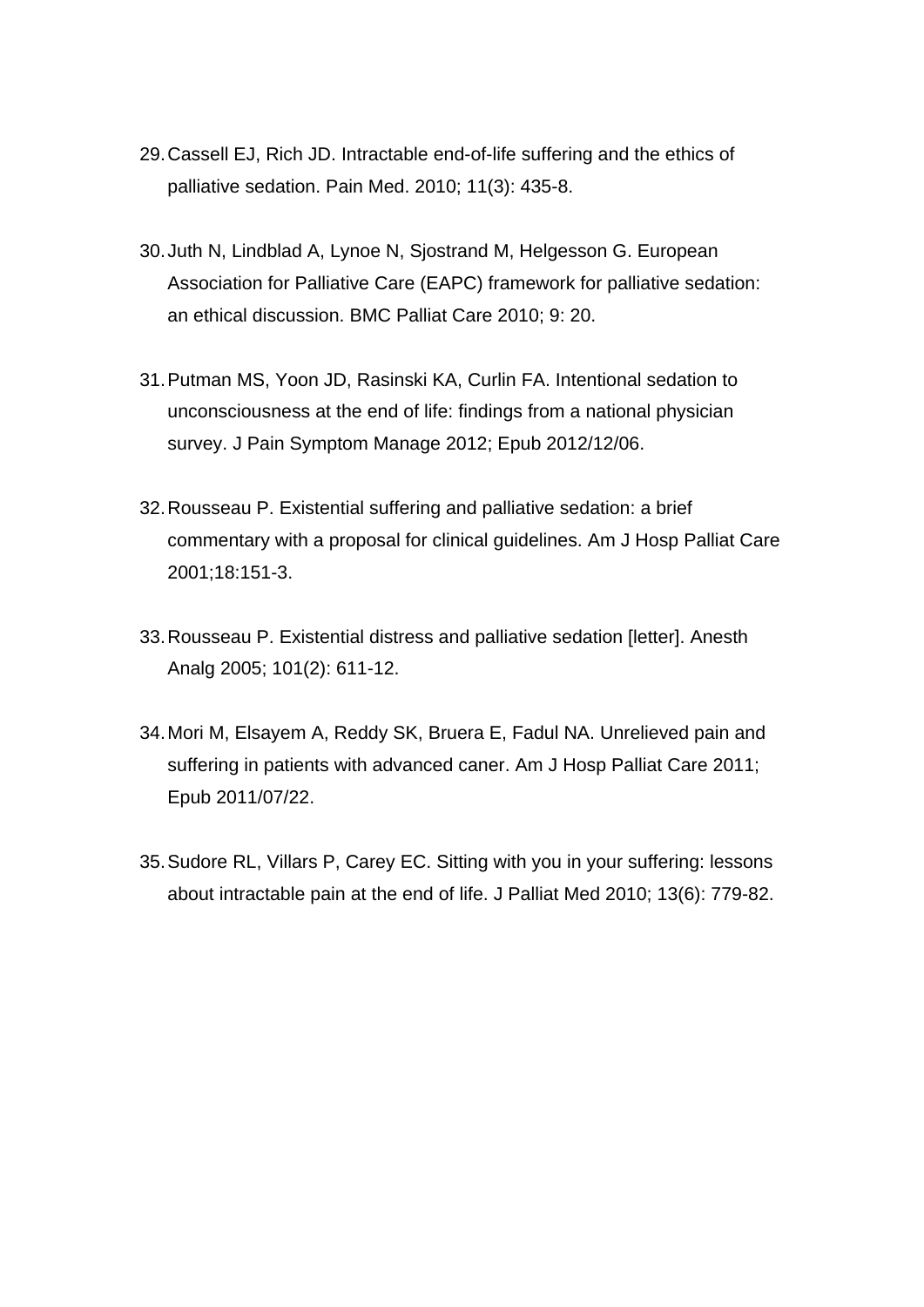

# **Palliative Medicine Advanced Training Program Scoresheet for the Case Study**

**Name of Trainee:** 

**Name of Assessor:** 

#### **Date: 1**

The aim of this Case Study is to help ground the trainee in the cultures of Palliative Medicine and interdisciplinary palliative care.

The advanced trainee is required to write a Case Study of a patient whom they have managed. This study will not focus solely on the clinical aspects of the individual patient's disease, but will also consider the global issues of palliative care and the role of the doctor as a provider of Palliative Medicine to this patient. The trainee will explore the impact that caring for the particular patient and their family had on them personally.

Even though the Case Study would not normally be submitted to a peer reviewed journal for consideration for publication, the Case Study must still be of sufficient standard.

The Case Study must receive a *Satisfactory* result against each major criterion sections listed below in order to receive an overall result of *Satisfactory*.

#### **1. Introduction**

Does the introduction explain the theme/issues of the case study? **X** *Yes* 

#### **2. Case Presentation**

**Comments: Thorough and comprehensive details with logical flow and easy understanding. More detail of clinical thinking may have been helpful –i.e. what was considered the possible differential diagnosis of progressive neurological symptoms despite non-diagnostic investigations.** 

| <b>Criterion</b>                               | Yes | <b>No</b> |
|------------------------------------------------|-----|-----------|
| Is the case presentation well thought out?     |     |           |
| Is an adequate medical history provided?       |     |           |
| Is an adequate psychosocial history provided?  |     |           |
| Are the important issues adequately described? |     |           |

*Overall mark for this section: x Satisfactory*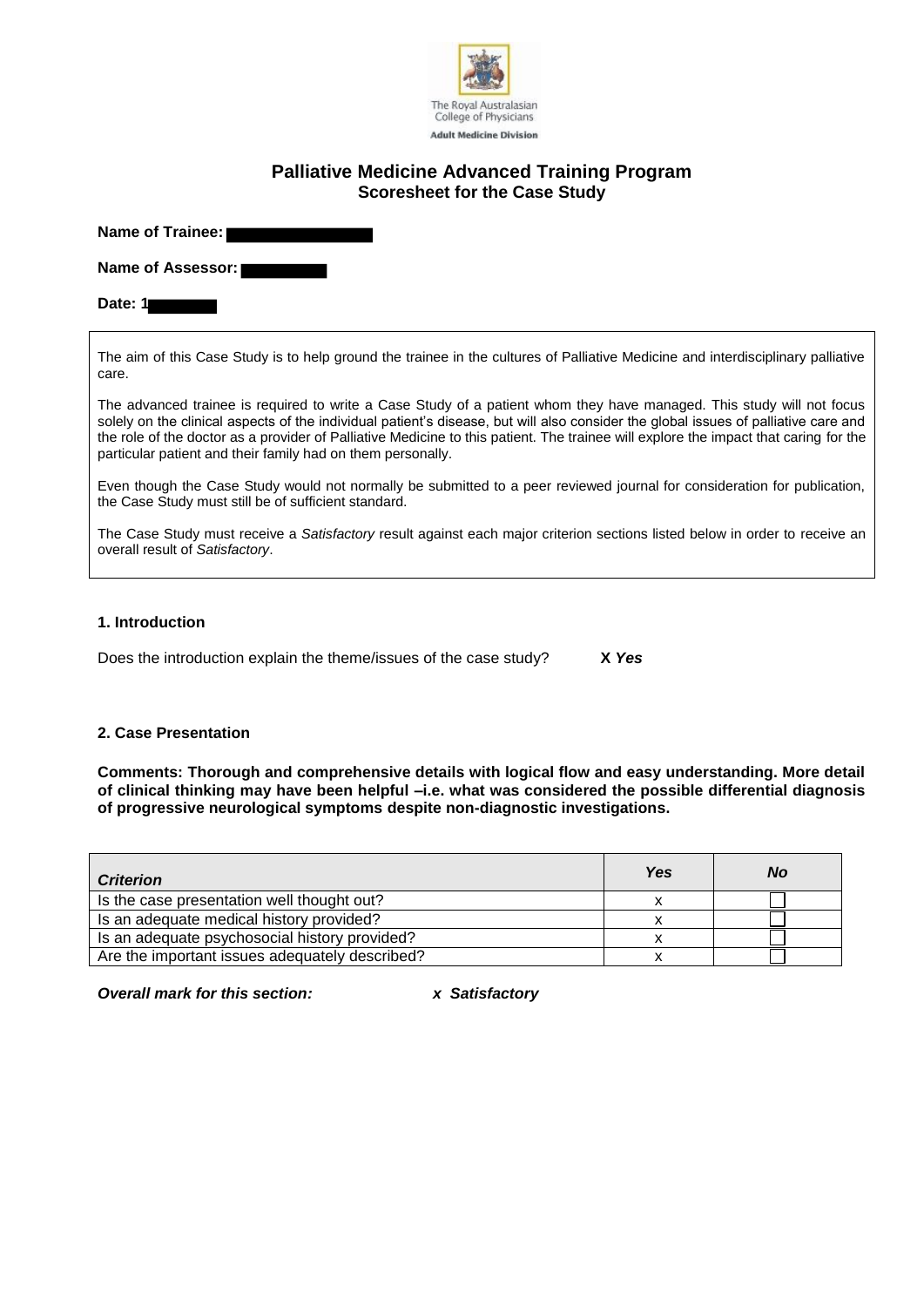#### **3. Discussion**

*This should form 50-60% of the case study*

**Comments: The literature review is thorough and relevant and demonstrates wide reading. The many references mean that each is briefly presented with little discussion. There is no correlation with the case study. Many of the references from the literature are relevant to the case study and the trainee needs to make these connections clearly. There is clinical discussion of palliative sedation, but no ethical discussion. No other ethical issues related to the case are mentioned.**

| <b>Criterion</b>                                                                                                      | <b>Yes</b> | <b>No</b> |
|-----------------------------------------------------------------------------------------------------------------------|------------|-----------|
| Has the trainee discussed the case issues?                                                                            | x          |           |
| Has the trainee connected the discussion to the case study?                                                           |            |           |
| If appropriate, have ethical issues been considered?                                                                  |            |           |
| Has the trainee presented a succinct report supported, where appropriate, by<br>reference to the relevant literature? | х          |           |
| Is there evidence of purposeful reading and thoughtful appraisal in<br>discussion of the case/issues?                 | x          |           |
| Is there inclusion of relevant, up-to-date material?                                                                  | х          |           |

*Overall mark for this section: x Unsatisfactory*

#### **4. Personal Reflection**

*This should be approximately 400-500 words and can be written in first person*

**Comments: The trainee demonstrates personal and professional development as a result of the experiences involved in the case.**

| <b>Criterion</b>                                                                                              | Yes | No |
|---------------------------------------------------------------------------------------------------------------|-----|----|
| Has the trainee included an adequate reflection on their personal<br>experience as related to the case study? |     |    |
|                                                                                                               |     |    |

*Overall mark for this section: x Satisfactory*

#### **5. Style and Lucidity**

*The structure, quality and style of writing are expected to be of a standard suitable for submission to a peer reviewed journal or research ethics committee*

**Comments: Easy to read and comprehend. Well structured.**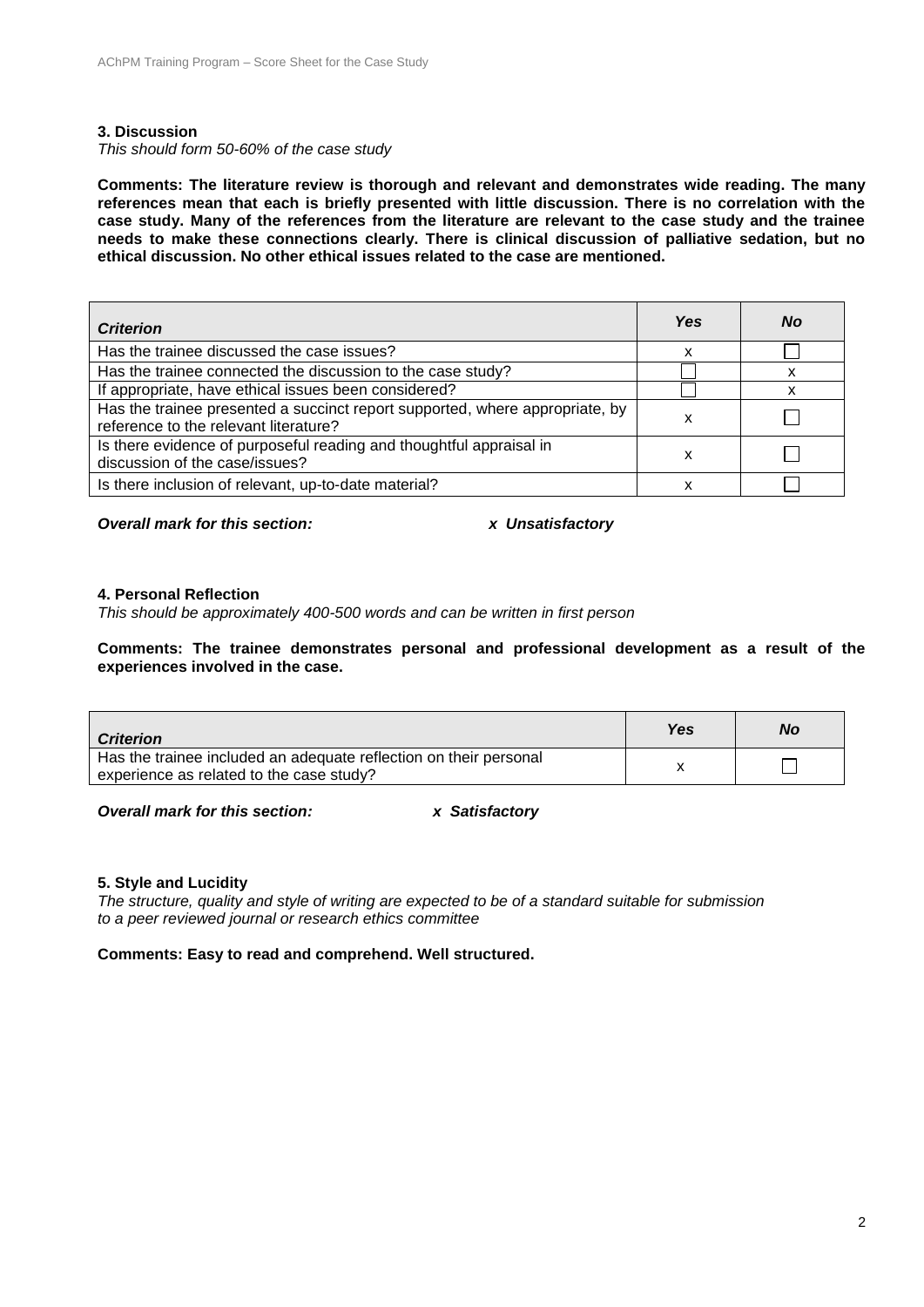| <b>Criterion</b>                                                                       | <b>Yes</b> | No |
|----------------------------------------------------------------------------------------|------------|----|
| The case study has been written in third person, except for the personal<br>reflection | x          |    |
| The case study has been clearly presented                                              | x          |    |
| The case study is within the specified word limit of 3,500 words, excluding            | x          |    |
| references                                                                             |            |    |
| Spelling and grammar check has been undertaken                                         | x          |    |
| Generic drug names written in lower case                                               | x          |    |
| Proprietary drug names written in upper case                                           | x          |    |
| Medicine doses written in standard units                                               | x          |    |
| Acronyms are written out in full when initially used                                   | x          |    |

*Overall mark for this section: x Satisfactory*

### **6. Conclusion**

**Comments: The conclusion provides an accurate summary of the literature reviewed in the discussion, but no mention of the case study.**

| <b>Criterion</b>                                           | Yes | No |
|------------------------------------------------------------|-----|----|
| Has the appropriate conclusion been reached? (if required) |     |    |

*Overall mark for this section: x Unsatisfactory*

#### **7. Reference List**

*References cited must follow the Vancouver Guidelines Use of 10-30 references*

**Comments:** Extensive and appropriate

| Yes | No |
|-----|----|
|     |    |
|     |    |

*Overall mark for this section: x Satisfactory*

#### **8. Feedback and overall impression**

*Reviewer's comments should point out inadequacies in the report and promote the trainee's learning ie What advice can be given to remedy the case study's shortcomings?*

|                                   | <b>Satisfactory</b> | Unsatisfactory |
|-----------------------------------|---------------------|----------------|
| Overall assessment for case study |                     |                |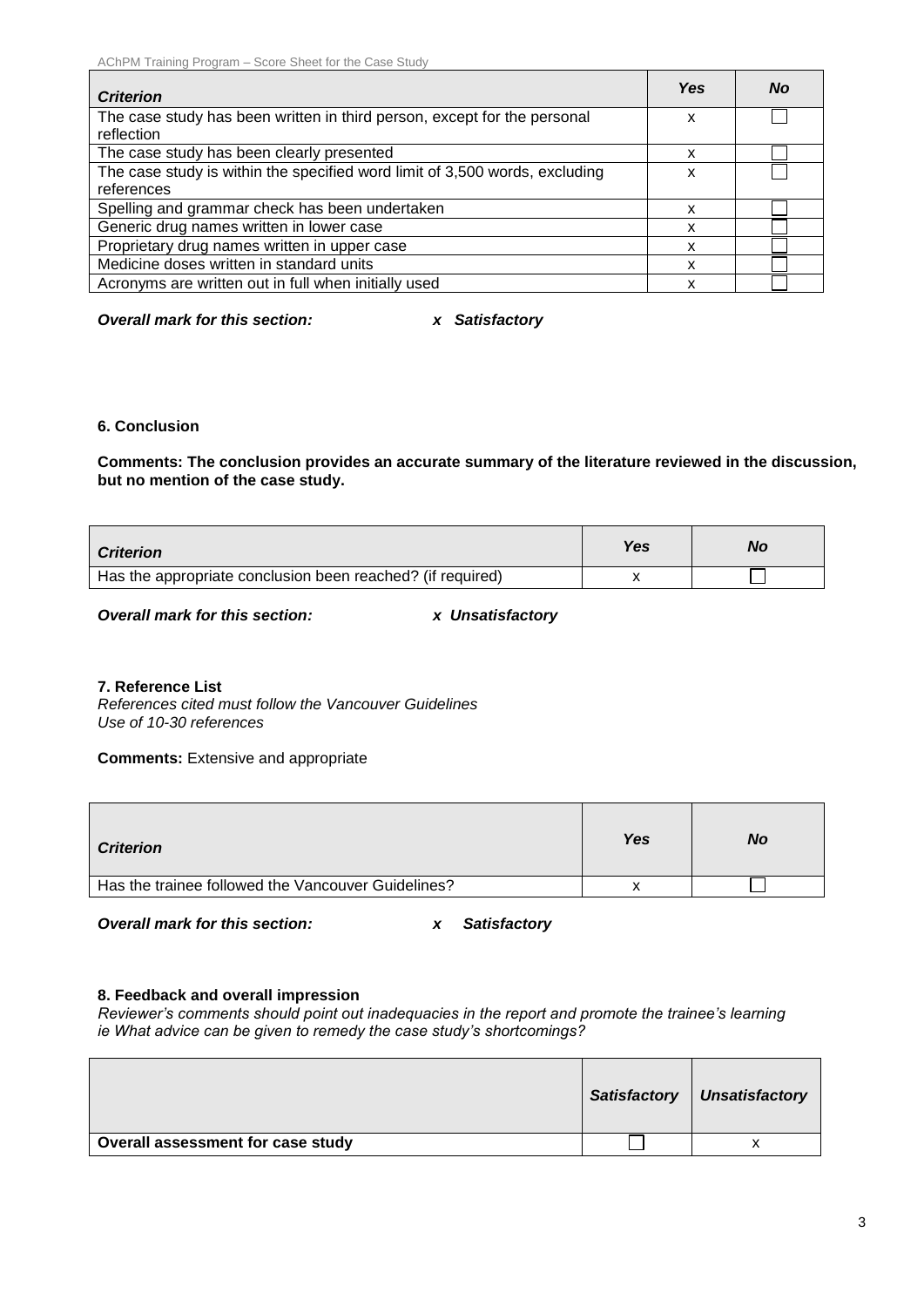#### AChPM Training Program – Score Sheet for the Case Study

**General Comments: This case study describes a challenging and important aspect of Palliative Care very well. More information about clinical thinking could be provided. The discussion extensively reviews relevant literature and draws conclusions, but there is no connection to the case study as it occurred, or consideration how the management could have been approached differently. The reflection shows personal and professional development as a result of the case.** 

| Signature of Assessor: ____ |                   |
|-----------------------------|-------------------|
| Date:                       |                   |
|                             | Please return to: |

Education Officer Palliative Medicine Education Committee The Royal Australasian College of Physicians 145 Macquarie Street, Sydney NSW 2000 [PalliativeMedTraining@racp.edu.au](mailto:PalliativeMedTraining@racp.edu.au) Fax: +61 2 9256 9698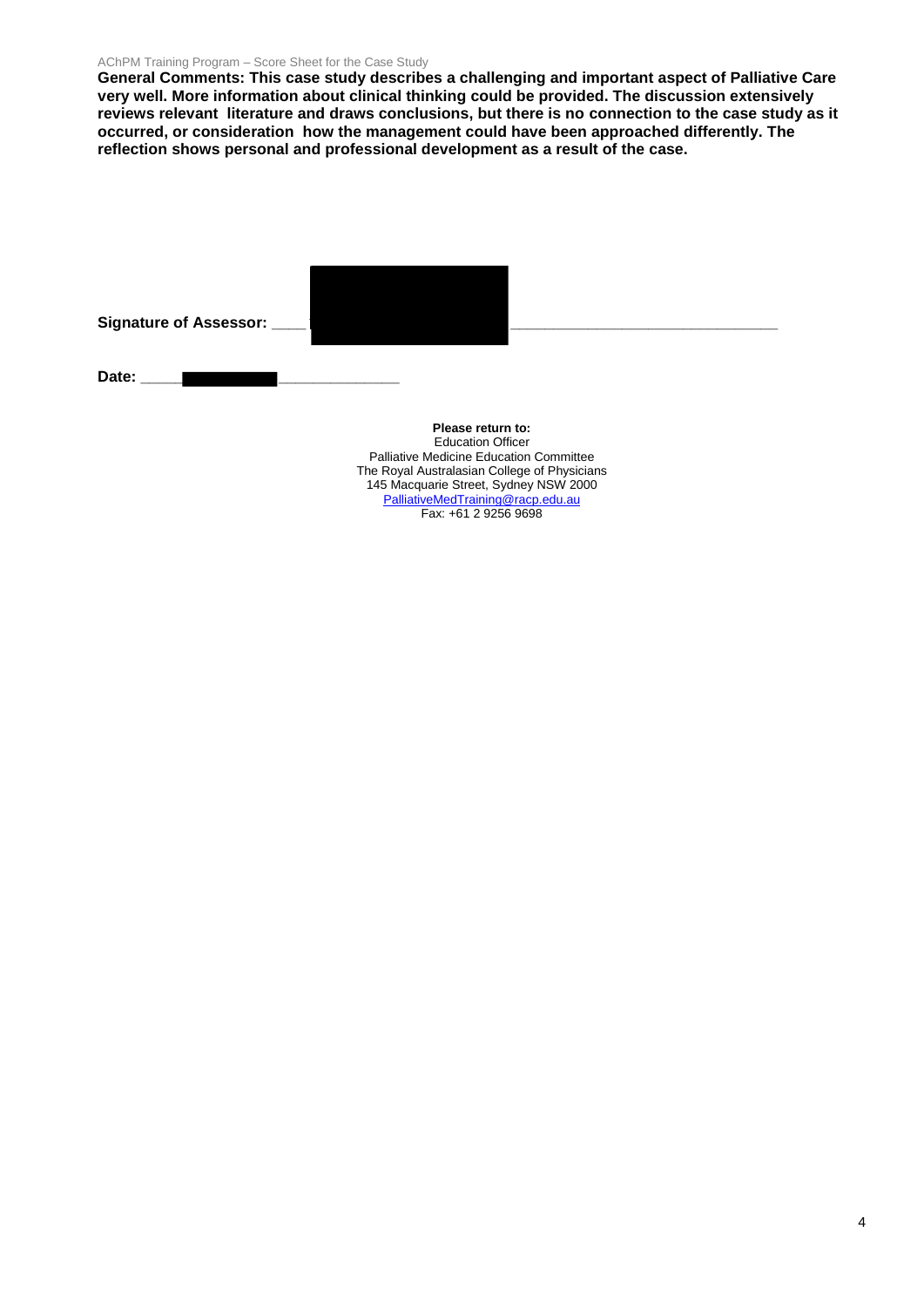# **Resubmitted case study which was marked as satifactory**

Existential pain in advanced cancer

Word Count: 3496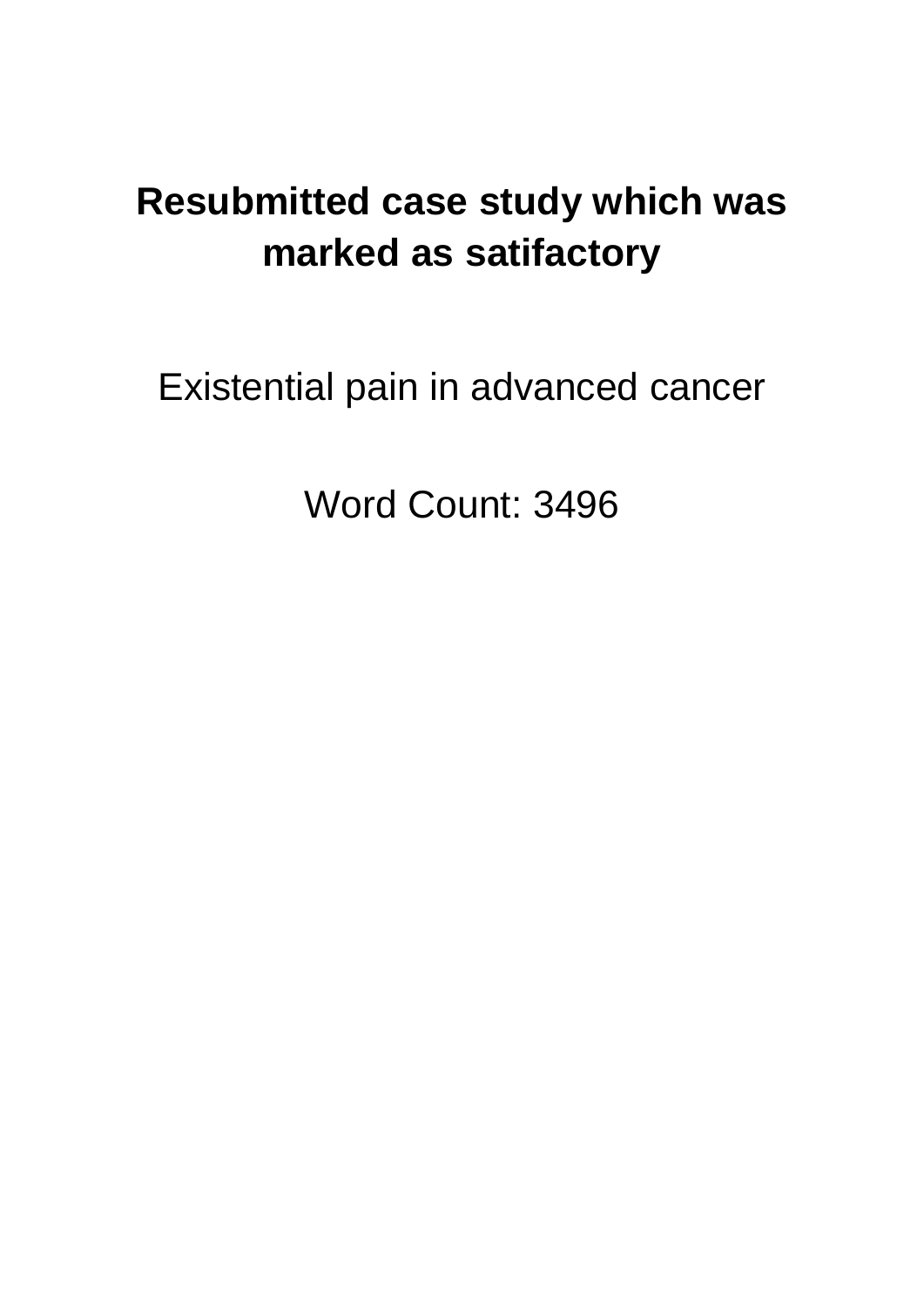

The Royal Australasian College of Physicians **The Royal Australasian Chapter of Palliative Medicine Palliative Medicine Education Committee**

#### **Case Study Resubmission Cover Sheet**

### *This page must be completed and attached to the front of the Resubmitted Case Study when submitted to the College for review.*

*Please submit one electronic copy in word format (not PDF) to the email address [PallMedDiploma@racp.edu.au](mailto:PallMedDiploma@racp.edu.au)*

| Name of Trainee                |                                                                                                                    |
|--------------------------------|--------------------------------------------------------------------------------------------------------------------|
| <b>Name of Supervisor</b>      |                                                                                                                    |
| <b>Title of Case Study</b>     | <b>Resubmission 1: Existential Pain in Advanced Cancer</b>                                                         |
| checklist prior to submission. | Please ensure that the trainee has proof-read the case study and has marked off each of the following items on the |

| Introduction                               |  |
|--------------------------------------------|--|
| <b>Discussion</b>                          |  |
| <b>Personal Reflection</b>                 |  |
| Conclusion                                 |  |
| Reference List                             |  |
| Word count <3500 (references not included) |  |

Spelling / grammar check Vancouver Referencing followed Generic drug names written in lower case *(first letter only)* Proprietary drug names written in upper case *(first letter only)* Medicine doses written in standard units Word count *(please state)*: 3496

The trainee and supervisor confirm that this resubmission has been amended in response to comments received from the reviewers. Where recommended changes have not been made, a separate explanatory note is provided.

#### **Please comment on the quality of the project material.** *(Mandatory)*

**Supervisor comments:** (please attach further pages as required)

The trainee has provided a comprehensive report on a case that was challenging for her early in her palliaitve care training. She has discussed the case in relation to current evidence and literature on the definition of existential pain and suffering and the use of palliative sedation therapy for existential paince and suffering . She has also discussed the ethical issues and ongoing debate regarding the appropriateness of palliative sedation therapy for existential suffering and pain. She has now linked the case study to the literature discussed. I believe her case study is now satisfactory in what is a challenging area of palliative care practice.

#### **Signature of Supervisor**: 15// 04 / 2014

*(Please print name):* \_\_\_\_\_\_\_\_\_\_\_\_\_\_\_\_\_\_\_\_\_\_\_\_\_\_\_\_\_\_\_\_

#### **Trainee Declaration**

*Please tick to indicate that you understand the following statements.*

I declare that:<br>  $\boxtimes$  This<br>  $\boxtimes$  This<br>  $\boxtimes$  This

⊠

- This assessment is my own original work, except where I have appropriately cited the original source.
- This assessment complies with the marking criteria score sheet
	- This assessment has been amended in response to comments received from the reviewers
	- This assessment has not been previously submitted for assessment in this or any other context.
		- If the assessment has been previously submitted, please note the details below: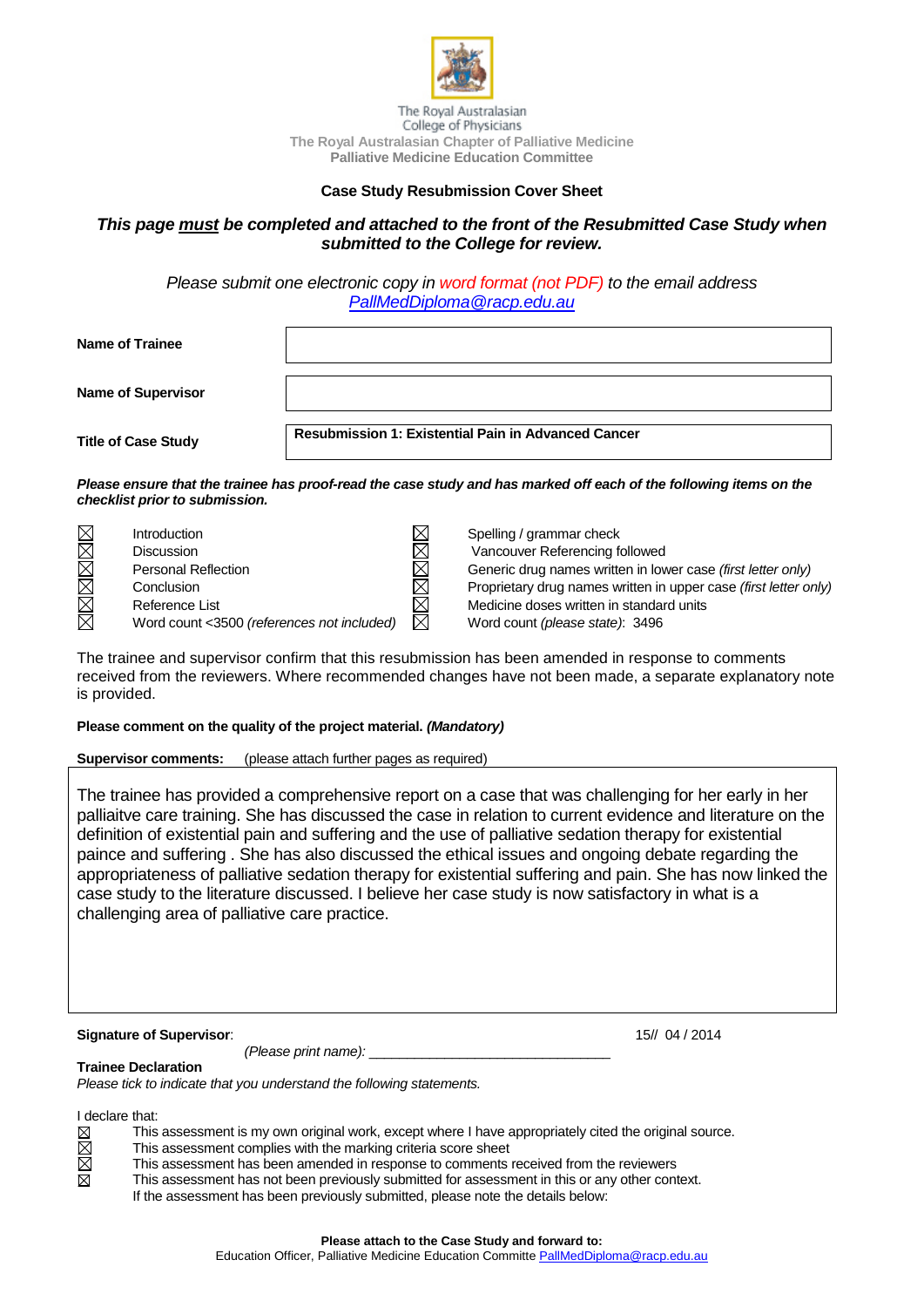Submitted previously for the same assessment. Amendments have been made for resubmission.

 $\boxtimes$ This assessment complies with the College's *[Academic Honesty](http://www.racp.edu.au/download.cfm?downloadfile=FFA5A951-BFA0-29BB-53EF9B3A70554BCF&typename=dmFile&fieldname=filename) and Plagiarism* policy.

For the purposes of assessment, I give the assessor of this assignment permission to:

 $\boxtimes \boxtimes$ Reproduce this assessment for marking purposes, and;

Take steps to authenticate the assessment, including communicating a copy of this assessment to a checking service (which may retain a copy on its database for future plagiarism checking).

**Date of submission:** 15/ 04/ 2014/ **Signature of Trainee:**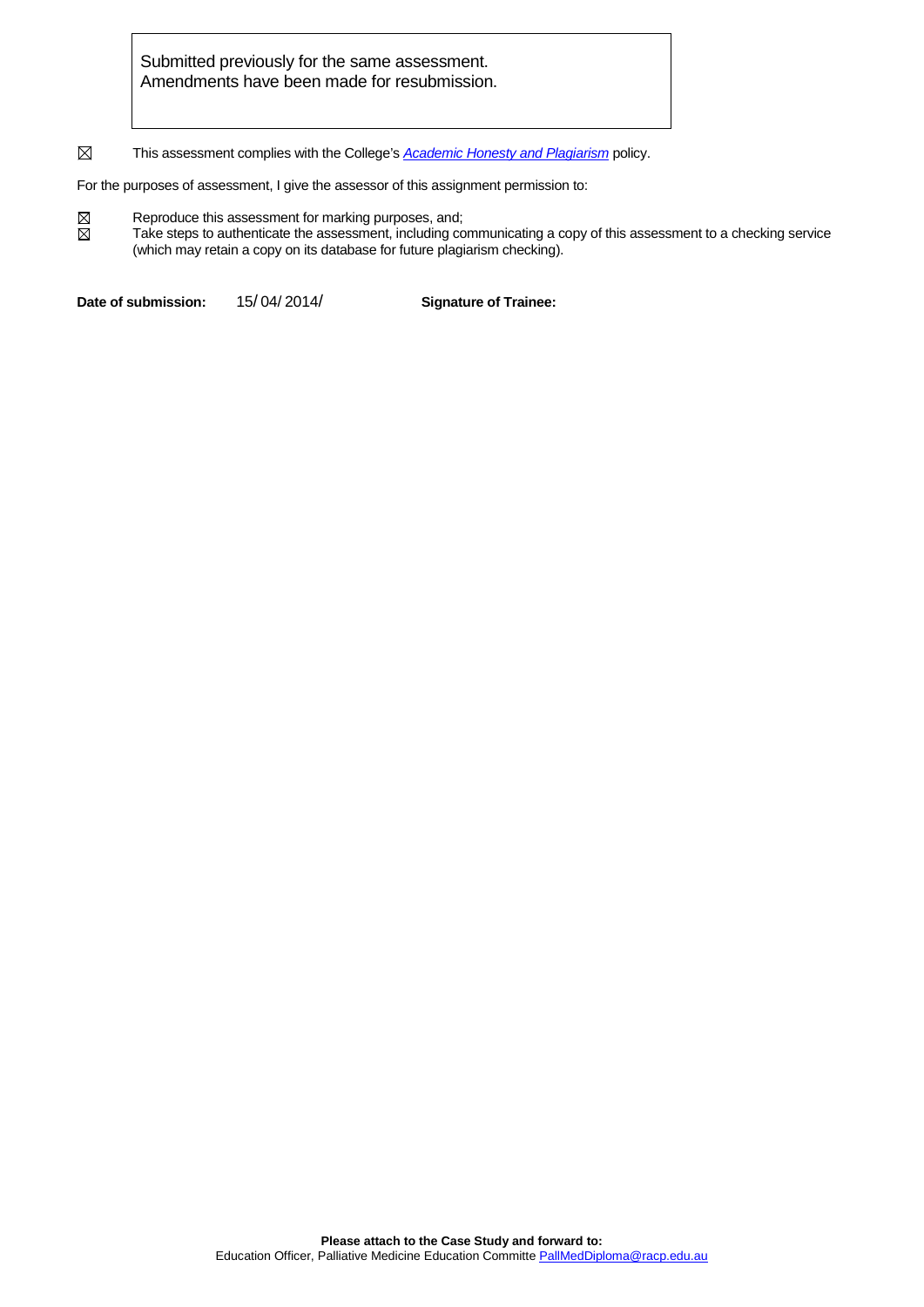# **Introduction**

Many patients with advanced cancer experience existential pain and suffering near the end of life. The concepts of "existential pain" and "suffering" are difficult to define and the terms are sometimes used interchangeably. They are subjective and difficult to understand, measure, research and treat. As palliative care aims to improve quality of life, we must attempt to alleviate existential pain and suffering. The following case demonstrates some of the challenges in recognising and managing existential pain in a patient with advanced cancer at the end of life. The discussion explores the definitions of existential pain and existential suffering and considers interventions to treat them.

# **Case report**

 was a fifty-seven year old mother of four, living in with her husband. was an ex-smoker who was diagnosed with lung cancer in 2007. She had no other medical history. She underwent left upper lobectomy in 2007, with no adjuvant treatment, following which she considered her cancer to be cured. She had regular follow-up imaging with her Oncologist. Subsequent to her cancer treatment, had returned to managing a business that she owned with her husband. They sold their business in late 2010, at a loss, and were living off savings. They lived in public housing and were planning a new business. mobilised in a wheelchair due to diabetes-related above knee amputations. her husband and children identified themselves as having no religion, while her mother had a strong Christian faith. favourite pastime was quilting and she was making an intricate design for her granddaughter, due in November 2011.

In January 2011 presented to her Oncologist with hip pain, leading to a diagnosis of widespread skeletal metastases. She commenced chemotherapy and palliative radiotherapy to her pelvis, right shoulder and thoracic spine. She began seeing a Palliative Care Physician at her local general hospital.

On 13/4/2011, during her third cycle of chemotherapy, had frequent vomiting that escalated over two weeks, to the point where she was not tolerating any oral intake. A recent computed tomography (CT) scan of the brain with intravenous contrast was normal. She had tried numerous oral antiemetics without benefit. Nausea subsided only with subcutaneous metoclopramide administered by domiciliary nurses. She also reported a number of other symptoms at that time, including severe pain in the groin, abdomen and chest wall; myoclonus; confusion; hot flushes and nightmares. Her daily analgesia included 4g paracetamol, 1g naproxen, 600mg pregabalin, and 100mcg/hour fentanyl patch. Pain was now uncontrolled despite two-hourly 60mg immediate release. Due to the above symptoms, was admitted to an inpatient palliative care unit (hospice) that day. She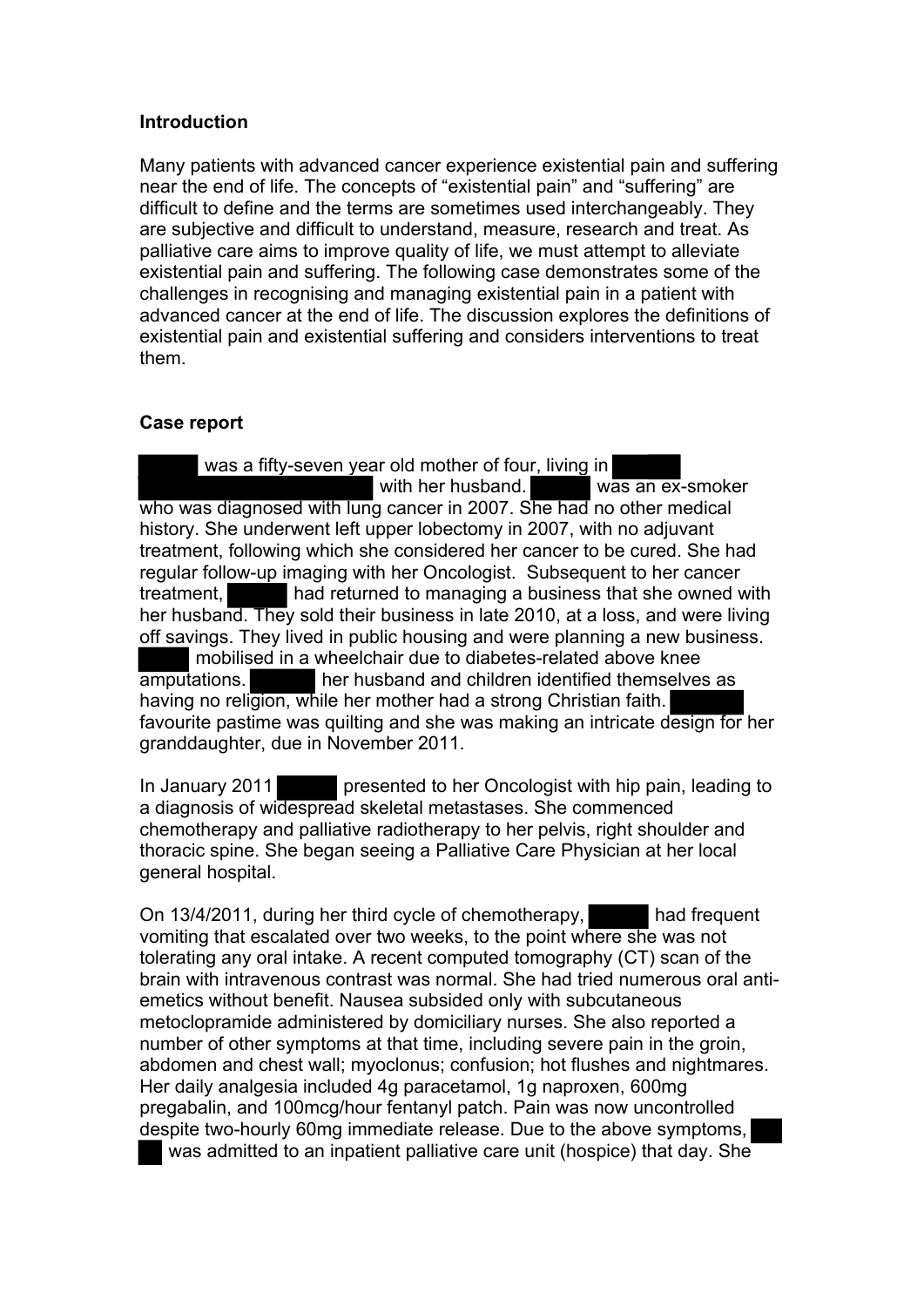was eager for her symptoms to resolve within eight days, in time for a family reunion she had organised.

At the hospice, commenced a subcutaneous infusion of morphine and haloperidol, for pain, nausea and nightmares. Amitriptyline was commenced for neuropathic pain. Nausea, pain and nightmares all resolved. The infusion was ceased on 16/4/11 and she recommenced fentanyl patches and daily oral haloperidol. Nausea and pain remained controlled and she was discharged on 18/4/2011.

attended her family reunion, three hours' drive from Perth, with her husband, mother, four adult children and nine grandchildren. She felt that her symptoms were well controlled until 27/4/11 when she began vomiting. She was taken by ambulance to a district hospital where she received parenteral metoclopramide. She was noted to be febrile. Her husband drove her home, stopping every thirty minutes for the vomit. She attended her local general hospital emergency department, where she was diagnosed with pneumonia and commenced intravenous antibiotics and metoclopramide. She remained nauseated but stopped vomiting. Her Palliative Care Physician was contacted via telephone and he arranged transfer to the hospice that day. Prior to transfer, underwent a re-staging CT scan that had coincidentally been booked for that day.

On arrival to the hospice, further symptoms were elicited including olfactory hallucinations, numbness in the left and right T9 dermatome, left thigh pain, fatigue and hot flushes. She commenced a subcutaneous infusion of metoclopramide and haloperidol, with resolution of nausea and hallucinations. Dexamethasone was commenced for suspected cerebral metastases, following which the numbness and paraesthesia resolved.

Results of the staging CT scan became available, revealing consolidation in her left lung, multiple new metastases in the right lung, numerous small hepatic metastases, new skeletal metastases and pathological wedge fractures of multiple thoracic vertebrae. A CT scan of the brain, with contrast, was normal. was disappointed but not surprised by the result. She cancelled follow-up appointments with her Medical Oncologist as she did not wish to have further chemotherapy.

Magnetic resonance imaging (MRI) of the brain and spinal cord was planned to investigate for central nervous system metastases or spinal cord compression.

underwent MRI of the spine on 1/5/2011 and experienced claustrophobia and panic. Due to this, she did not wish to progress to MRI of the brain even under sedation, nor would she wish to undergo whole brain radiotherapy if found to have cerebral metastases. The MRI scan of the spine was normal other than the presence of vertebral metastases.

At this stage, was seen by the hospice Counsellor and Pastoral Carer, who saw her and her family regularly for the remainder of the admission. The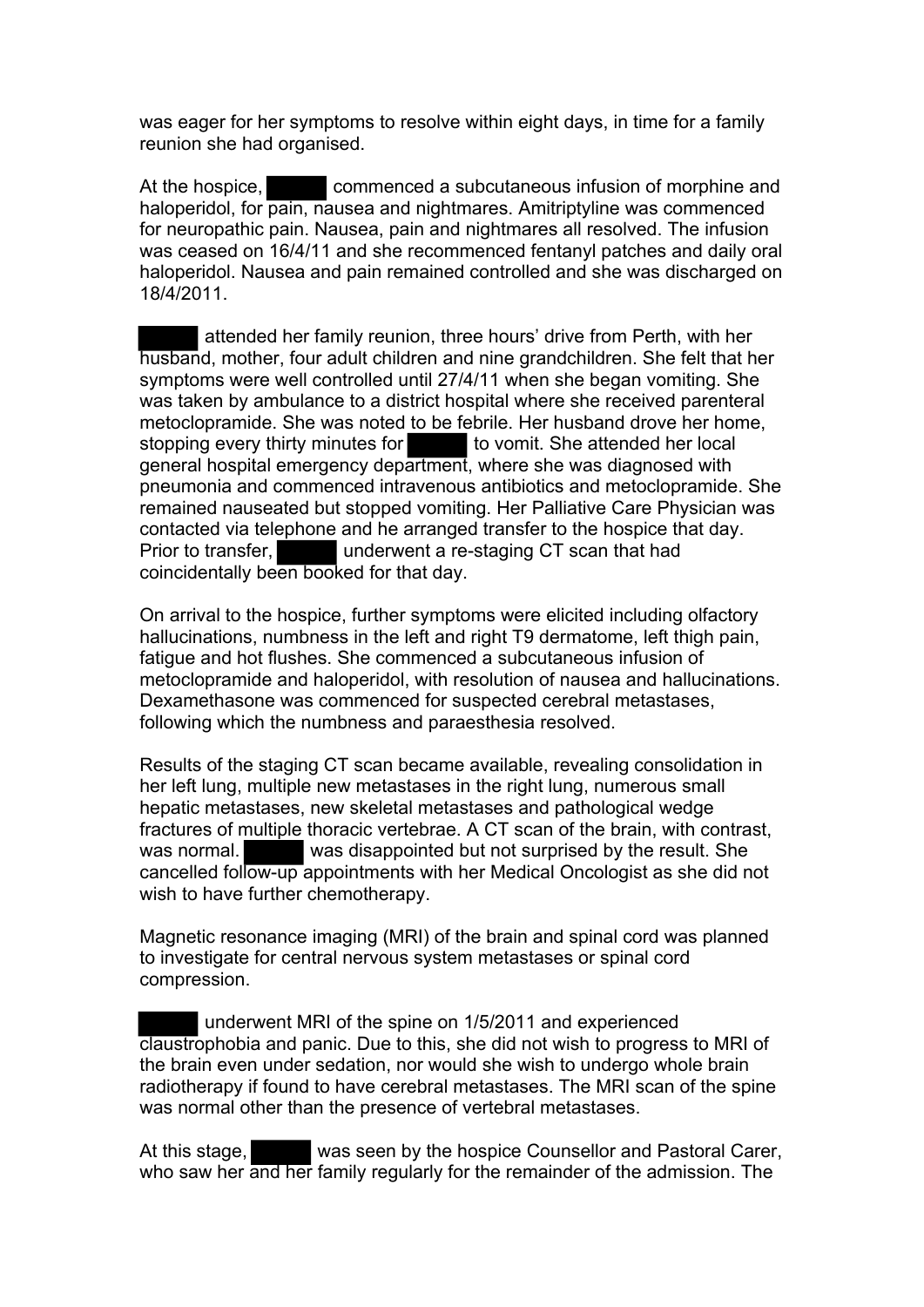Counsellor employed humanistic and mindfulness strategies, acceptance and commitment therapy, and guided imagery techniques. also commenced sublingual lorazepam, as required, for anxiety. expressed repeatedly to staff that she was anxious and scared of being in pain, although she felt secure in the hospice. She said she wished to shield her family from her suffering.

 fentanyl and amitriptyline doses were increased as her back pain worsened. She received radiotherapy to her thoracic spine. She developed new, non-specific visual symptoms, and her neurological symptoms worsened. The subcutaneous infusion was converted to oral medications at request, as she felt it was making her drowsy.

On 5/5/2011 developed visual hallucinations and disorientation. She was mildly hypercalcaemic, having been normocalcaemic one week previously. This was treated with zoledronic acid and intravenous fluids. Other laboratory investigations revealed no cause of delirium. Her amitriptyline was ceased and haloperidol dose increased.

 hallucinations resolved but in the following days she was emotionally labile, at times tearful, irritated, or inappropriately familiar with staff. Her pain worsened and migrated to different sites. Her fentanyl patch was changed to oral methadone, to try to improve neuropathic pain. She made frequent requests for breakthrough analgesia, even when she reported being free of pain. She also made requests for radiotherapy at various sites of her body. Her family visited from early morning until night. She began to phone them late at night after they returned home, distressed and agitated. Poor concentration stopped her from quilting.

On 11/5/2011 the dexamethasone dose was weaned, methadone was increased and venlafaxine commenced to assist with anxiety, pain and worsening hot flushes. had been using lorazepam approximately once a day but she decided to stop it as she felt it was causing drowsiness.

 neurological symptoms worsened, with the development of facial droop and dysphagia. began expressing guilt about many things. She experienced cyclical anger and guilt – anger that her family could not be at her bedside twenty-four hours a day, and guilt that she was being a burden on them. She reported feeling scared, not of dying but of the uncertainty surrounding death.

On 18/5/2011, developed further neurological symptoms, including urinary retention and foot drop. She developed dysphagia so a subcutaneous infusion of methadone and haloperidol was recommenced and oral medications ceased. Following a family meeting, commenced an endof-life pathway. Due to ongoing nausea, agitation and anxiety, she commenced subcutaneous levomepromazine and sublingual clonazepam. Her agitation settled and drowsiness increased. She died five days later.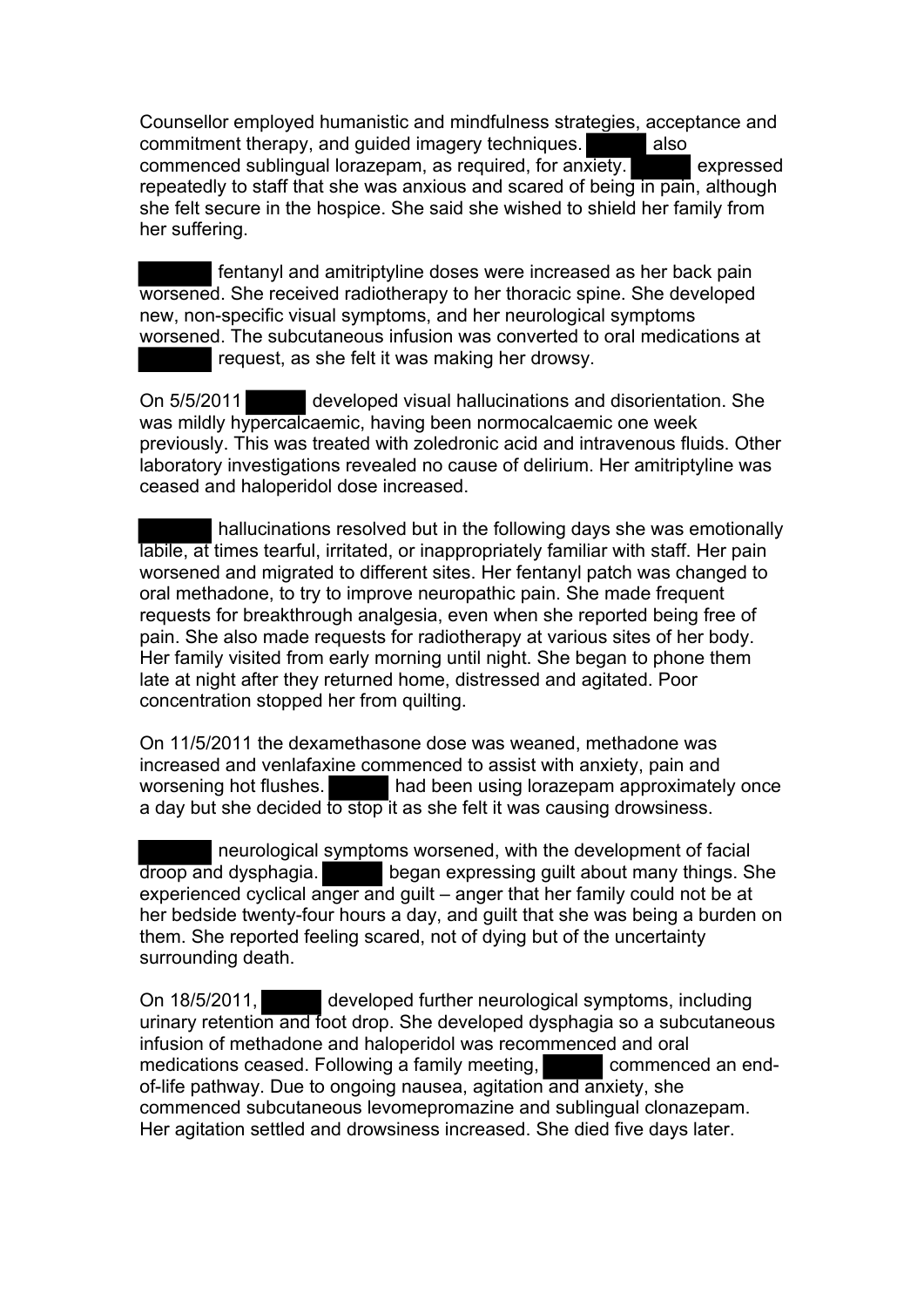# **Discussion**

The International Association for the Study of Pain defines pain as "an unpleasant sensory and emotional experience associated with actual or potential tissue damage, or described in terms of such damage."<sup>1</sup> Although not perfectly understood, physical pain is well studied and there are plausible anatomical and physiological explanations for many of the pain syndromes encountered in advanced cancer, such as nociceptive, neuropathic and osseous pain. In addition, there are evidence-based guidelines or expert recommendations for treating these types of pain.<sup>2-4</sup> As in the case of  $\blacksquare$ , a great challenge arises when, despite following these guidelines and treating pain aggressively with pharmacological, interventional and psychological measures, a patient's pain remains severe and distressing. In such cases, existential pain must be considered.

"Existential pain", "existential distress" and "existential suffering" are all concepts that have been discussed in the palliative care literature. These terms are poorly defined and sometimes used interchangeably. There are literature reviews and quantitative studies that attempt to define these concepts.5-7 That they are relevant to the practice of palliative care is unquestionable. Strang et al<sup>8</sup> interviewed 111 palliative physicians, of whom ninety-nine percent had managed patients with existential pain and most (85 of 111) felt existential pain to be "clearly relevant" to their practice.

Boston et al<sup>5</sup> performed a systematic review of 156 articles referencing the above three terms. Only 32% of these were empirical research, 28% were peer-reviewed theoretical articles and the remainder case reports or opinion pieces. They found 64 articles to be relevant, after excluding those primarily related to spirituality, hope, transcendence, meaning, physical pain and depression. They identified fifty-six definitions of existential suffering, which tended to follow common themes such as "finding meaning", "the loss of meaning or purpose in life", and "What will happen to me after I die?". They found much overlap in the literature of the definitions of "existential", "suffering" and "spiritual" and a large overlap of these with psychological diagnoses such as depression. They concluded that "existential suffering remains poorly understood and neglected in palliative care" and therefore difficult to treat.

A non-systematic review by Krikorian et al<sup>6</sup> attempted to define "suffering" at the end of life. They found it to be a "unique, comprehensive holistic experience with physical, psychological, social and spiritual components…a complex negative affective and cognitive state with threat to self." This reflects Cassell's original work on suffering, where he defines suffering as "experienced by persons, not merely by bodies, [with] its source in challenges that threaten the intactness of the person as a complex social and psychological entity."<sup>9</sup> These themes were all expressed by in her second hospice admission. Krikorian et al<sup>6</sup> also conclude that suffering is difficult to assess and measure, due to its subjective nature. Another review found that "existential suffering" encompassed the concepts of "loss of personal meaning, loss of purpose of life, fear of death, despair, anguish,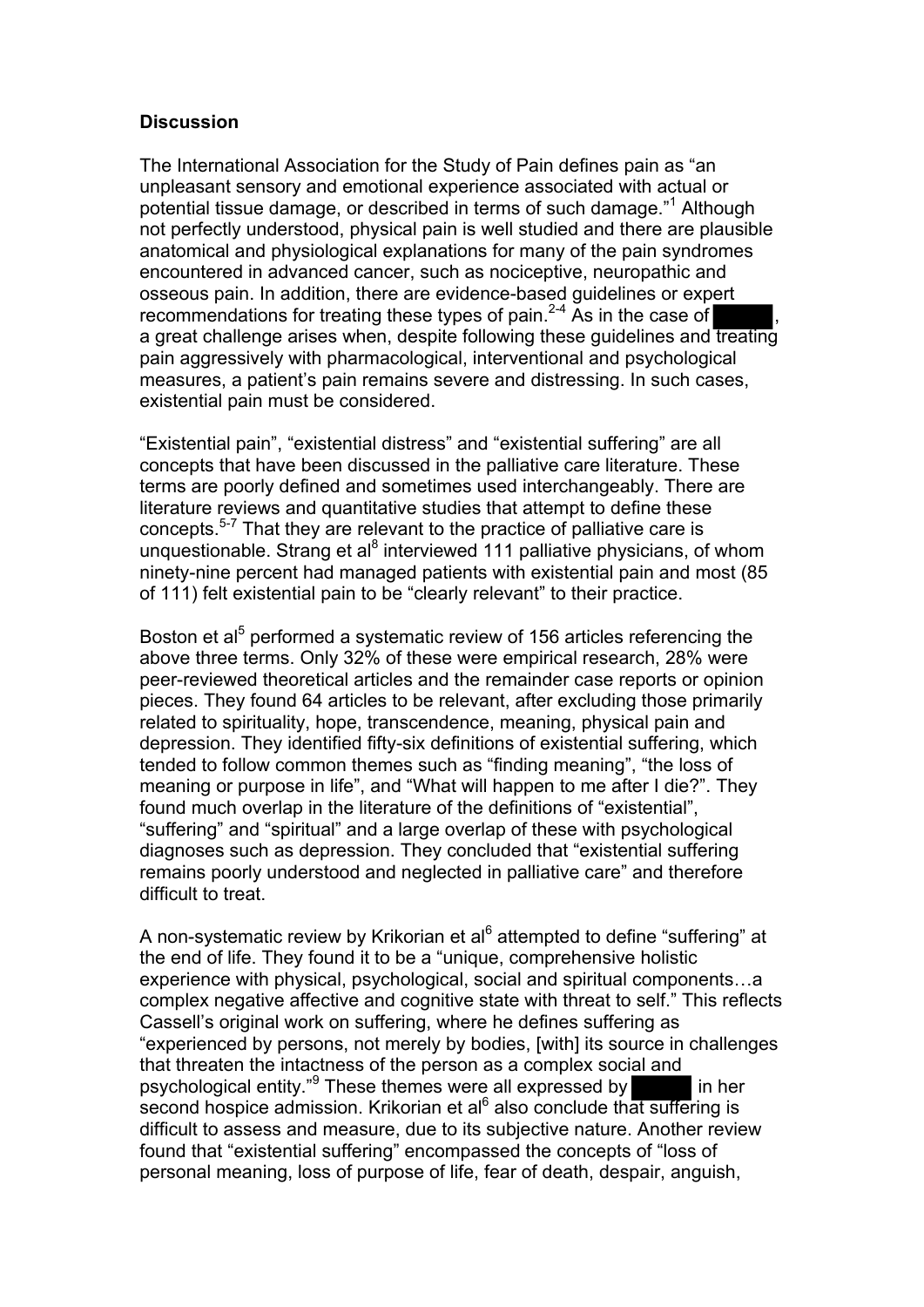hopelessness, fear of being a burden to others, loss of dignity, helplessness and betrayal". They concluded that existential pain is a metaphor for overall suffering.

Strang et al<sup>8</sup> also concluded that existential pain is a metaphor for suffering. They asked 150 hospital chaplains, 111 palliative care physicians and 90 pain physicians in Sweden, "How would you define the concept of existential pain?" They categorised the responses into four basic domains: "freedom", "meaning and meaninglessness", "existential isolation" and "death". Using keyword frequency analysis, they found that palliative care physicians focused significantly more on "annihilation" and "impending separation" rather than physical pain, whereas pain physicians focused on the fact that "living is painful" and chaplains emphasised guilt issues and religious concerns. This further emphasises the inconsistencies in defining existential pain.

In a phenomenological study by Mount et al,  $10$  21 interviewees with lifethreatening illness were questioned regarding the influence of spirituality and existential well-being upon their experience of illness. They found suffering to be associated with an "experience of isolation and meaninglessness." Williams<sup>11</sup> explored the concept of existential suffering in a qualitative study of 33 low socioeconomic status interviewees with advanced cancer, primarily female, black, middle-aged and unemployed. Subjects expressed guilt regarding dying young and therefore being unable to fulfill life's responsibilities, such as raising children, and "persistent inability to control their destiny". experienced similar quilt about her perceived abandonment of her family and failure to fulfil her roles of wife, mother, daughter and carer.

As in **case, existential pain and distress often coincide with physical** pain.<sup>1</sup> This raises questions such as: can unrelieved physical pain cause existential pain? Can existential pain result in the subjective sensation of physical pain? Is existential pain expressed as physical pain in patients who cannot articulate their suffering? In a case series by Strasser et al,  $^{13}$  the severe physical pain of three patients with advanced cancer was alleviated by addressing their existential issues. Wilson et al<sup>12</sup> interviewed 381 patients with advanced cancer, of whom half felt that they were suffering, and one quarter that they were suffering at a moderate-to-extreme level. In a qualitative review, almost half of these attributed their suffering to physical complaints, 19% to social concerns, 18% to existential concerns and 14% to psychological. Pain was the most common physical complaint. However, on quantitative review, suffering was most strongly correlated with malaise, followed by weakness, pain and depression. In contrast, a prospective cohort study of hospice patients found there to be little association between physical symptoms and suffering. Rather, suffering was associated with worse psychological well-being and worse quality-of-life.<sup>14</sup> In addition to physical symptoms, there is also a large overlap of existential pain or suffering with psychological disease, including depression and anxiety.<sup>12</sup> However, treating depression and anxiety does not necessarily alleviate existential pain.<sup>7</sup>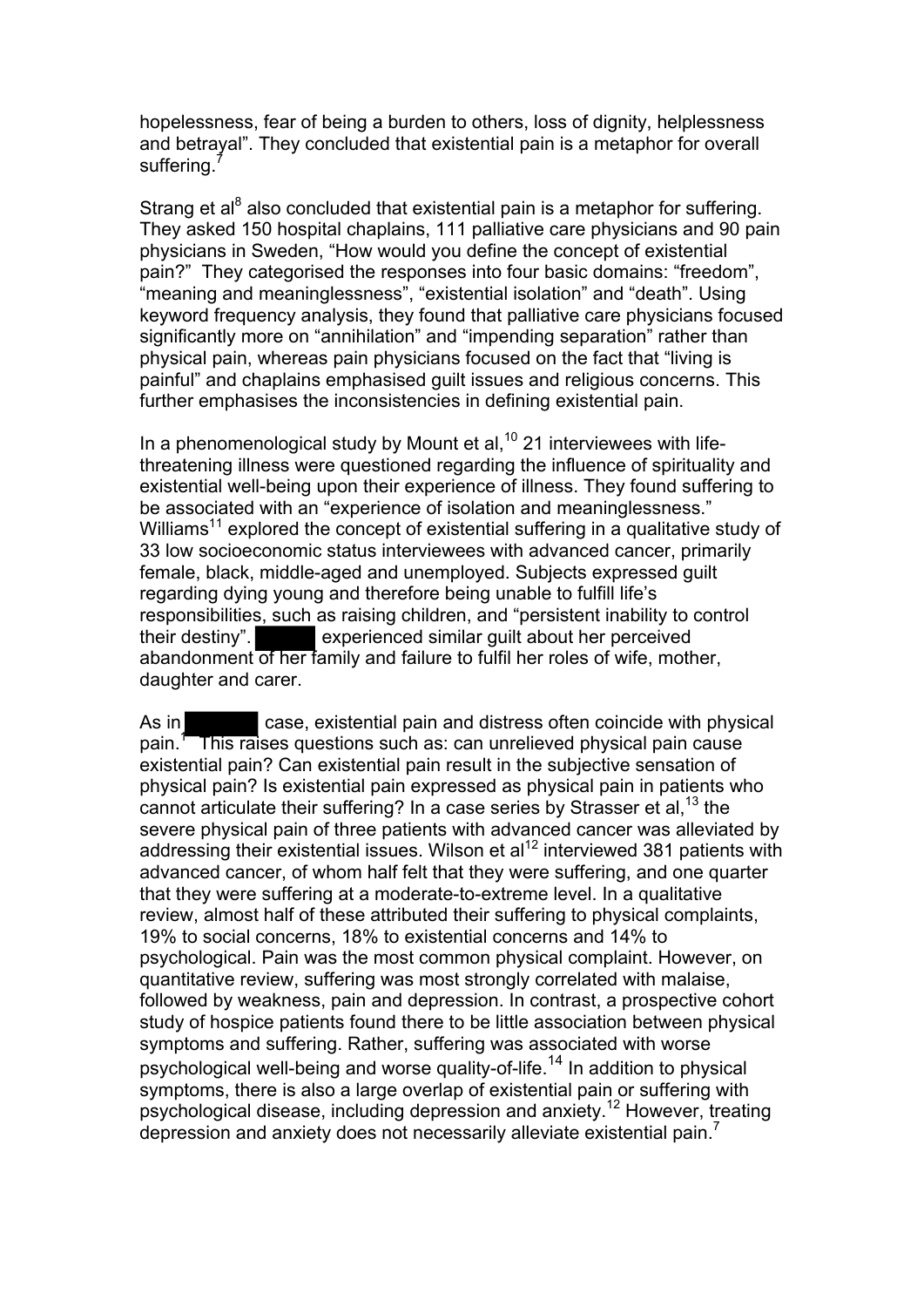Cohen et al<sup>15</sup> found terminally ill patients' quality of life to improve following admission to palliative care units, in those well enough to participate in the study. This included a significant improvement in their existential well-being, as measured on the McGill Quality of Life questionnaire. The possible interventions that led to improvement in existential wellbeing were not investigated. **reported a sense of security in the hospice environment,** with ready access to a multidisciplinary team and perceived ability to "shield" her family from some of her suffering, which she would not be able to do at home. Finding a definition for existential pain may assist in identifying specific interventions that improve existential wellbeing.

Several interventions have been offered for the management of existential pain. Strasser et al<sup>13</sup> suggest addressing emotional distress, alexithymia (being unable to verbalise emotions) and delirium as a starting point to the treatment of existential pain.

LeMay and Wilson<sup>16</sup> performed a review of eight group and individual interventions addressing existential issues in cancer patients. These employed psychological, spiritual, meaning-making dignity-improving measures. Only one of the interventions reviewed, long-term Supportive-Expressive Group Therapy (SEGT), was "probably efficacious" using the American Psychological Association criteria for empirically-validated treatments, based on three randomised control trials. SEGT is an unstructured weekly group intervention for patients with advanced disease, with the aim of "improving self-worth, decreasing isolation and developing sources of support." Participants are encouraged to interact outside sessions, and family meetings are held regularly.<sup>16</sup>

If existential pain is the result of a loss of meaning and a perceived threat to one's person, then it is intuitive to treat it by attempting to reintroduce meaning to life and thereby minimise those threats. Psychotherapeutic meaning making,<sup>17</sup> Meaning of Life Intervention,<sup>18</sup> Temporal Existential Awareness and Meaning Making model<sup>19</sup> and the Meaning-Making  $intervention<sup>20</sup>$  are some of the novel treatments hoping to address this. Some authors focus on hopefulness as a therapeutic intervention for existential pain and suffering.21-23 Chochinov's dignity therapy may also be useful for alleviating suffering at the end of life.  $^{24}$  In  $\blacksquare$  case, is was employed in an informal manner by the clinical psychologist.

For more than a decade there has been much debate in the palliative care literature regarding the use of palliative sedation, also known as sedation to unconsciousness, as a treatment for unrelieved existential pain.25-32 The unclear definition of existential pain may further confuse this debate. The European Association for Palliative Care has published a framework for the use of palliative sedation<sup>33</sup>, with considerations given for "refractory existential" or psychological distress". They acknowledge that special consideration are necessary because "it is much more difficult to establish [that existential or psychological distress] are truly refractory."

Blondeau et al $^{26}$  interviewed 100 doctors and 24 pharmacists working in palliative care and found that though most were favourable towards sedation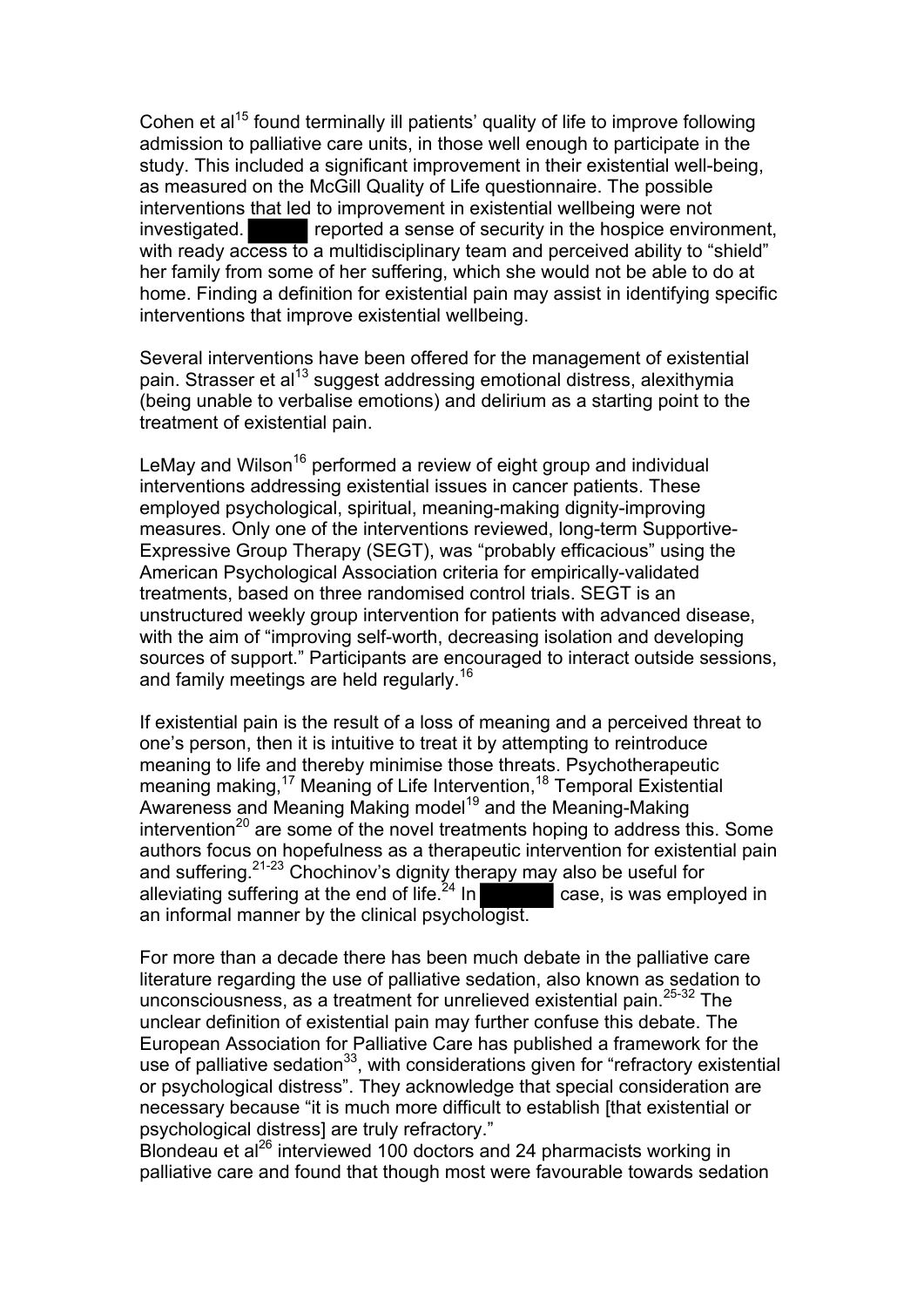as a treatment for physical pain, many felt sedation was not adequate treatment for existential suffering. A 2010 survey of 1880 physicians in the United States found that two in three opposed terminal sedation for the treatment of existential suffering.<sup>31</sup> Rousseau<sup>32</sup> recommends guidelines for the use of palliative sedation for existential suffering, including a trial of "respite sedation" to break the cycle of sleep deprivation and existential  $districes$ <sup>34</sup>

# **Conclusion**

The case of exposed the difficult concepts of existential pain and existential suffering at the end of life, which are concepts that overlap and are difficult to define. Existential pain may be thought of as a loss of sense of self, whereas existential suffering may be considered a loss of sense of meaning. Existential pain and suffering often coexist with physical symptoms like pain and malaise, although a causative relationship is uncertain. Despite difficulties in treatment, it is imperative that palliative care addresses existential pain and suffering in order to provide holistic care. Novel therapies such as meaning making and dignity therapy may assist but further studies are required. Consistent definitions of existential pain and suffering would assist with this. Palliative sedation, as used in the case of **Fig. 1.1.**, remains a controversial treatment for existential pain and suffering.

# **Personal Reflection**

I met during the first months of my palliative care training and her case raised a number of concerns for me, both at the time I was caring for her and retrospectively when reviewing her case. Had I a better understanding of existential pain, would I have cared for her better? distress and feelings of guilt were apparent. She felt that her cancer was a direct result of her former smoking. She felt guilty for dying young and leaving four generations of her family, including her elderly mother, disabled husband, children and grandchildren. She felt guilty for leaving her husband in a difficult financial position. Her quilting, which was meaningful to her, was made difficult by her illness. Interlaced with her psychological and existential distress were significant physical symptoms, including pain, nausea, hot flushes and neurological deficits.

I experienced a sense of helplessness that I could not alleviate her suffering, as well as frustration at the diagnostic uncertainty of the cause of her neurological symptoms. On discussion at our daily multidisciplinary team meetings, other staff members clearly felt the same. We faced this in different ways  $-$  some sat silently with  $\blacksquare$ , others avoided her, while many of us tried to treat her suffering with medications. We bombarded her with analgesics, sedatives and antidepressants. Physical symptoms are much easier to understand, measure and treat than existential symptoms and there is less personal and emotional involvement required.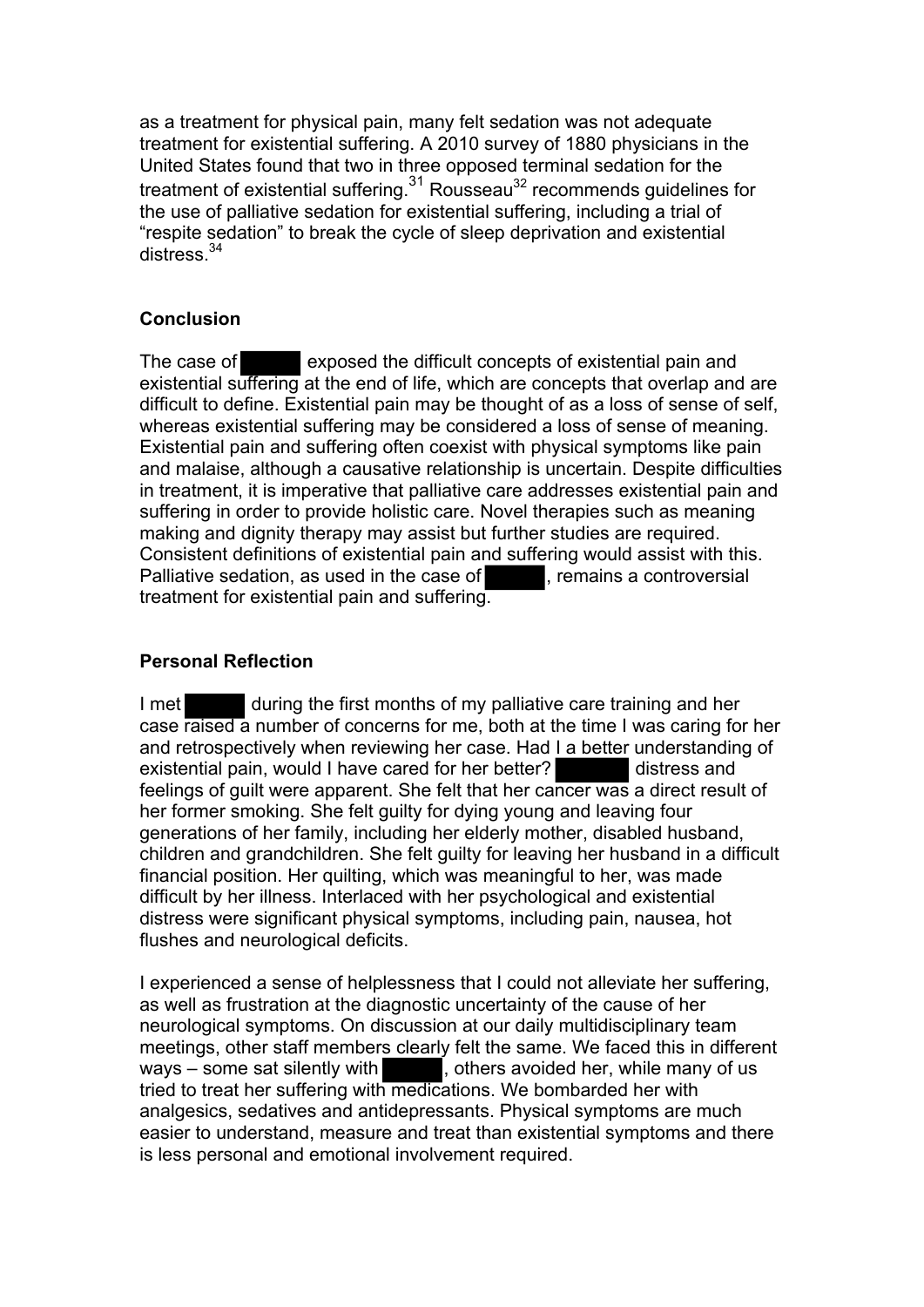In retrospect, it is obvious that we made frequent changes to medications. At the time, it felt as though our prescribing was slow and measured. Decisions were always made in consultation with the multidisciplinary team. On reflection, I was surprised to realise how rapidly we changed her medications. I can rationalise all the prescribing decisions we made, all of which were with good intention, but upon reflection I wonder how much iatrogenic harm may have been caused. Whether through unpleasant side effects, by impairing her participation in psychological interventions or by contributing to delirium, the above may have exacerbated her existential pain. Published case studies of palliative care patients with existential pain show similar patterns of prescribing.13,35,36 I now wonder to what degree my prescribing was treating the patient, and how much it was treating my own helplessness and distress.

The inpatient setting impacted upon our decision-making. Had been treated in the community setting, the frequent medication changes would have been impractical and uneconomical. In addition, staff members would not have been visiting **the same of the serving her distress, many times throughout** the day.

As with any decision to sedate a patient to the point of unconsciousness, ethical considerations arose. Was existential pain refractory or could it have been alleviated with further non-pharmacological interventions or "respite sedation"? Was delirium affecting her capacity to consent to palliative sedation? In this case, our decision-making was ultimately made easier by her unambiguous physical deterioration and her explicit wishes for palliative sedation expressed to her family and us.

Reflecting on **case has made me a more careful prescriber.** It is easy to prescribe a medication to treat difficult physical and psychological symptoms. It is gratifying and makes me feel useful as a doctor. However, it is often not the correct treatment decision to make, especially in cases of existential pain and suffering.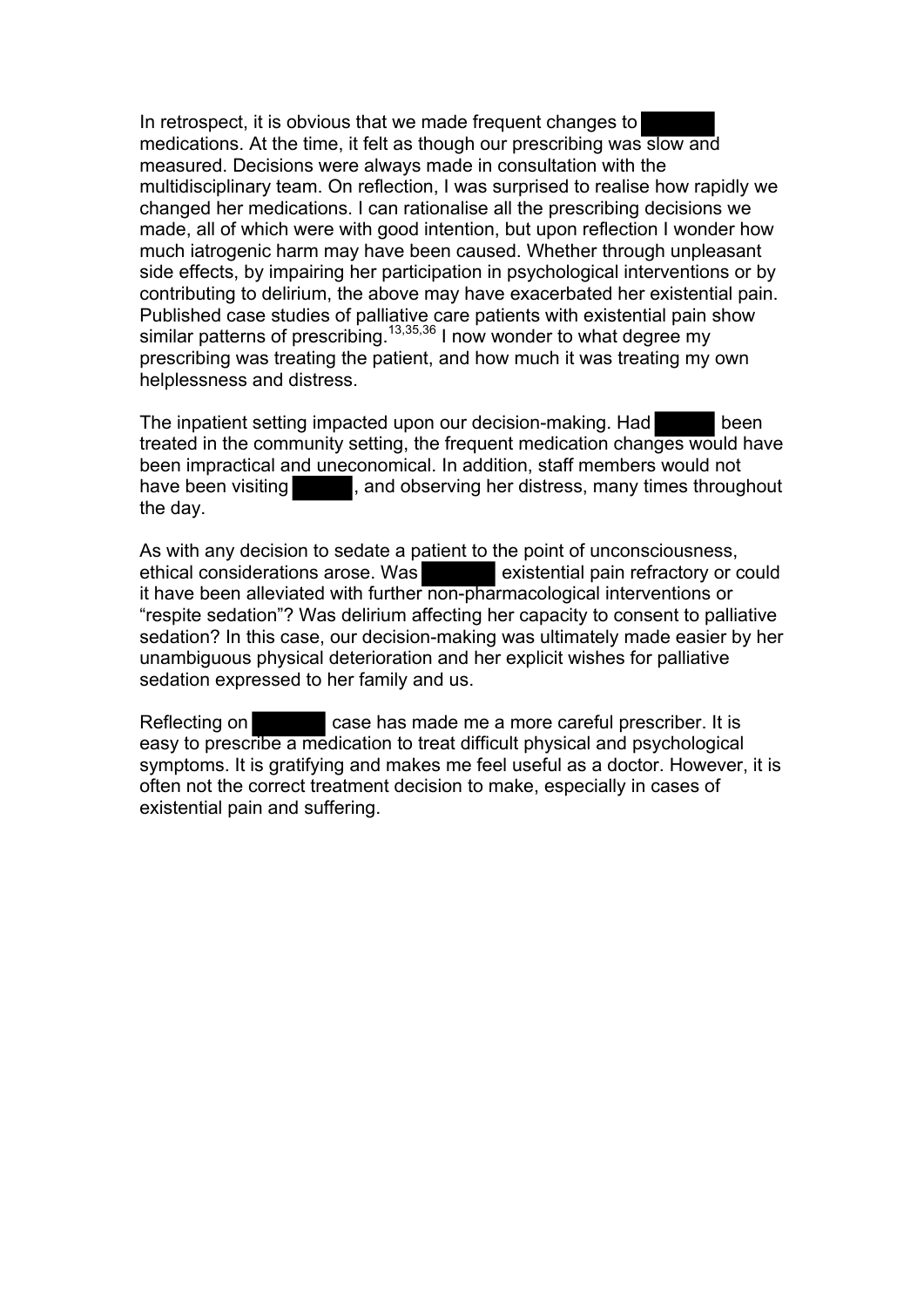# **References**

- 1. IASP Task Force on Autonomy. Part III: Pain terms, a current list with definitions and notes on usage. In: Merskey H, Bogduk N, editors. Classification of Pain, 2nd ed. Seattle: IASP Press; 1994. p. 209-14.
- 2. Moryl N, Coyle N, Foley K. Managing an acute pain crisis in a patient with advanced cancer: "This is as much of a crisis as a code". JAMA 2008; 229(12): 1457-67.
- 3. Dy SM. Evidence-based approaches to pain in advanced cancer. Cancer Journal 2010;16(5):500-6.
- 4. Smith HS. Painful osseous metastases. Pain Physician 2011; 14: E373- E405.
- 5. Boston P, Bruce A, Schreiber R. Existential suffering in the palliative care setting: an integrated literature review. J Pain Symptom Manage 2011; 41(3): 604-18.
- 6. Krikorian A, Limonero JT, Mate J. Suffering and distress at the end-of-life. Psycho-Oncology 2011:10 pages. Epub Oct 2011.
- 7. Bruce A, Boston P. Relieving existential suffering through palliative sedation: discussion of an uneasy practice. J Advanced Nurs 2011; 67(12): 2732-40.
- 8. Strang P, Strang S, Hultborn R, Arner S. Existential pain an entity, a provocation, or a challenge? J Pain Symptom Manage 2004; 27(3): 241- 50.
- 9. Cassel EJ. The nature of suffering and the goals of medicine. New Engl J Med 1982; 306(11): 639-45.
- 10.Mount BM, Boston PH, Cohen SR. Healing connections: on moving from suffering to a sense of well-being. J Pain Symptom Manage 2007; 33(4): 372-88.
- 11.Williams BR. Dying young, dying poor: a sociological examination of existential suffering among low-socioeconomic status patients. J Palliat Med 2004; 7(1): 27-37.
- 12.Wilson KG, Chochinov H, McPherson CJ, LeMay K, Allard P, Chary S, et al. Suffering with advanced cancer. J Clin Onc 2007; 25(13): 1691-7.
- 13.Strasser F, Walker P, Bruera E. Palliative pain management: when both pain and suffering hurt. J Palliat Care 2005; 21(2): 69-79.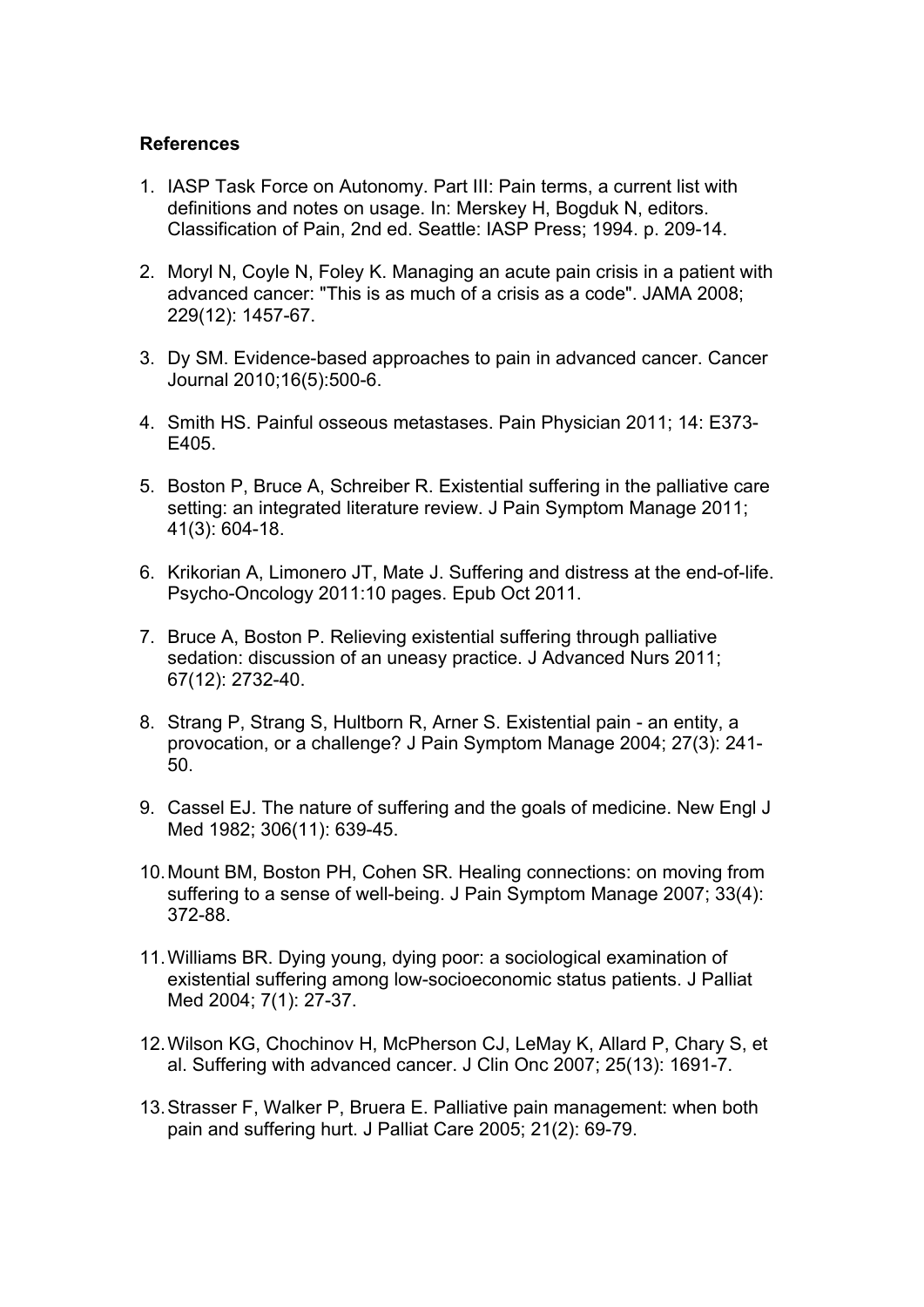- 14.Abraham A, Kutner J, Beaty B. Suffering at the end of life in the setting of low physical symptom distress. J Palliat Med 2006; 9(3): 658-65.
- 15.Cohen SR, Boston P, Mount BM, Porterfield P. Changes in quality of life following admission to palliative care units. Palliat Med 2001; 15: 363-71.
- 16.LeMay K, Wilson G. Treatment of existential distress in life threatening illness: a review of manualized interventions. Clin Psychol Rev 2008;28:472-93.
- 17.Breitbart W, Gibson C, Poppito SR, Berg A. Psychotherapeutic intervention at the end of life: a focus on meaning and spirituality. Can J Psychiatry 2004; 49(6): 366-72.
- 18.Mok E, Lau K, Lai T, Ching S. The Meaning of Life Intervention for patients with advanced-stage cancer: development and pilot study. Oncol Nurs Forum 2012;39:E480-8.
- 19.Lee V, Loiselle CG. The salience of existential concerns across the cancer control continuum. Palliat Support Care 2012:10;123-33.
- 20.Lee V. The existential plight of cancer: meaning making as a concrete approach to the intangible search for meaning. Support Care Cancer 2008; 16: 779-85.
- 21.McCullough E. Is there hope for a peaceful death? J Palliat Med 2011; 14(3): 380.
- 22.Alidina K, Tettero I. Exploring the therapeutic value of hope in palliative nursing. Palliat Support Care 2010; 8(3): 353-8.
- 23.Mok E, Lau KP, Lam WM, Chan LN, Ng J, Chan KS. Health-care professionals' perspective on hope in the palliative care setting. J Palliat Med 2010; 13(7): 877-83.
- 24.Chochinov HM, Hack T, Hassard T, Kristjanson LJ, McClement S, Harlos M. Dignity therapy: a novel psychotherapeutic intervention for patients near the end of life. J Clin Oncol 2005; 23(24): 5520-5.
- 25.Morita T, Tsunoda J, Inoue S, Chihara S. Terminal sedation for existential distress. Am J Hosp Palliat Care 2000; 17(3): 189-95.
- 26.Blondeau D, Roy L, Dumont S, Godin G, Martineau I. Physicians' and pharmacists' attitudes toward the use of sedation at the end of life: influence of prognosis and type of suffering. J Palliat Care 2005; 21(4): 238-45.
- 27.Taylor BR, McCann RM. Controlled sedation for physical and existential suffering? J Palliat Med 2005; 8(1): 144-7.